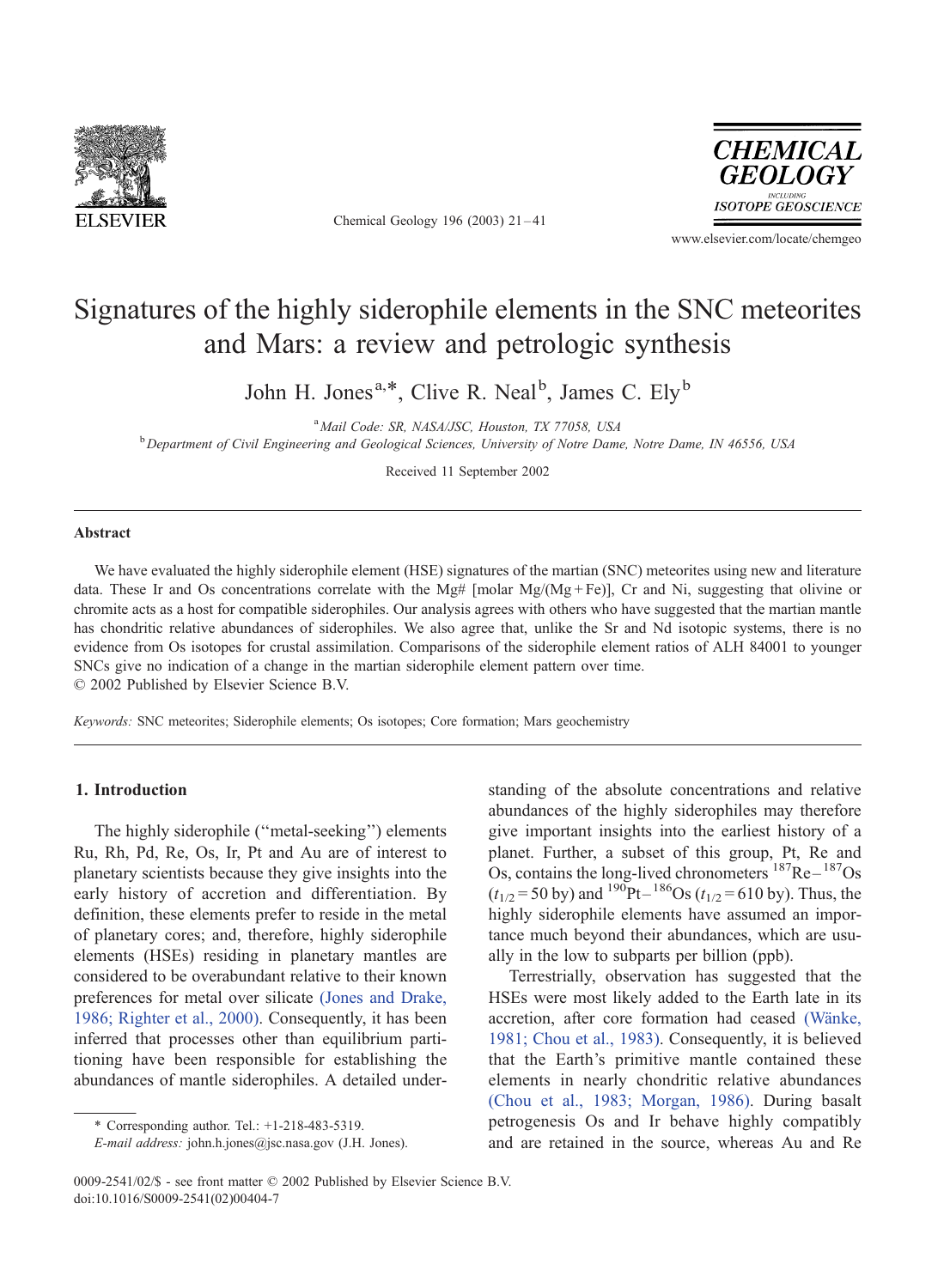act moderately to highly incompatibly and are concentrated in the liquid. Consequently, the continental crust has a high Re/Os ratio and a highly radiogenic Os isotopic signature (e.g., [Shirey and Walker, 1998\)](#page-20-0). The behavior of the other four highly siderophiles are known with much less certainty. However, based on limited data from basalts, it appears that Ru, Rh, Pd and Pt have compatibilities that are intermediate to those of Ir and Au.

A more detailed account of the HSEs is not possible at this time. Even for the Earth, we do not know which phases accept Os and Ir, although the highest concentrations of these elements are found in ultramafic or chromite-rich assemblages. Therefore, there is a strong suspicion that olivine and/or chromite may play a role in producing the chondrite- or primitive mantle-normalized HSE patterns. [Jones and Drake \(1986\)](#page-20-0) argued that sulfide is likely to not be a major host for Ir during basalt petrogenesis because it is likely then that Au would also be compatible. In summary, various studies have yielded very different inferences for Os and Ir compatibilities and large uncertainties remain [\(e.g.,](#page-19-0) Brügmann et al., 1987; Shirey and Walker, 1998; Burton et al., 2002; Righter et al., 2000).

In this paper, we summarize what is known about the highly siderophile elements in the SNC meteorites. To anticipate our results, it appears that there are at least two distinct siderophile element signatures. Some Re-Os isotope data are reinterpreted in light of this result. There is no evidence for temporal changes in these signatures with time. As others have argued, the abundances of the highly siderophile elements in the martian mantle may have been established by a late veneer, as is inferred for the Earth (e.g., [Righter et al., 2000\)](#page-20-0). But regardless of the how martian mantle HSE abundances were established, martian HSEs do approach chondritic ratios. HSE signatures show little correlation with other isotopic systems such as Sr and Nd. In other words, HSE signatures are highly independent of lithologic type and petrologic history.

In the discussions below, we will use three different approaches in our evaluation of data: (i) agreement between analyses of different aliquots of a meteorite by a single analytical group; (ii) agreement between different analytical groups using different analytical techniques; and (iii) correlations between HSE and elements that are easier to analyze, because of their greater abundances. We will utilize both new data from Notre Dame, as well as literature data. The Notre Dame analytical techniques are documented in [Ely et](#page-19-0) al. (1999) and [Ely and Neal \(2002\).](#page-19-0) In addition, [Table](#page-19-0) A2 compares Notre Dame analyses of PGE standard rock WITS-1.

#### 2. ''Primitive'' lithologies and the martian mantle

Many of the parent magmas of the SNC meteorites, especially the shergottites, appear to have experienced various degrees of crustal interaction [\(e.g., Jones,](#page-19-0) 1989; Longhi, 1991). Other SNC meteorites are cumulates with variable amounts of cumulus minerals. Therefore, in order to avoid unnecessary confusion, some petrologic definition is necessary. Four samples that seem to have characteristics attributable to the martian mantle are: Chassigny, Dar al Gani 476, Dhofar 019 and QUE 94201 [\(Table 1\).](#page-2-0) Chassigny is the type locality for martian mantle Xe, which is very [different from martian atmospheric Xe](#page-19-0) [\(Ott, 1988;](#page-20-0) Jakosky and Jones, 1997) and has a low initial 87Sr/86Sr [\(Nakamura et al., 1982\).](#page-20-0) Dar al Gani 476 (hereafter DaG476), Dhofar 019 and QUE 94201 have highly radiogenic  $143\text{Nd}/144\text{Nd}$  and low  $87\text{Sr}/86\text{Sr}$ , indicative of long-term residence in a reservoir depleted in incompatible elements [\(Borg et al.,](#page-19-0) 1997, 2000, 2001; Taylor et al., 2000). [Jones \(1989\)](#page-19-0) and [Longhi \(1991\)](#page-20-0) have interpreted such Sr and Nd signatures to be those of the depleted martian mantle, and that interpretation will also be used here. Of course, there is no guarantee that past evaluations, based mainly on Sr and Nd, will pertain to the HSEs. Processes that are not likely to affect Sr or Nd may severely disrupt the highly siderophiles, e.g. sulfide immiscibility or hydrothermal alteration. Nevertheless, we will endeavor to proceed, initially guided by lithophile indicators of crustal interactions.

We will temporarily postpone discussion of QUE94201, because it has experienced large degrees of crystal fractionation (e.g., [McSween et al., 1996\)](#page-20-0) and this process, too, can affect the HSEs (e.g., [Puchtel and Humayun, 2001\)](#page-20-0). Similarly, we postpone discussion of Dhofar 019 because its petrogenesis is still uncertain (e.g., [Taylor et al., 2000\)](#page-20-0). Thus, we will initially concentrate on Chassigny and DaG476, recognizing that even though we label these samples as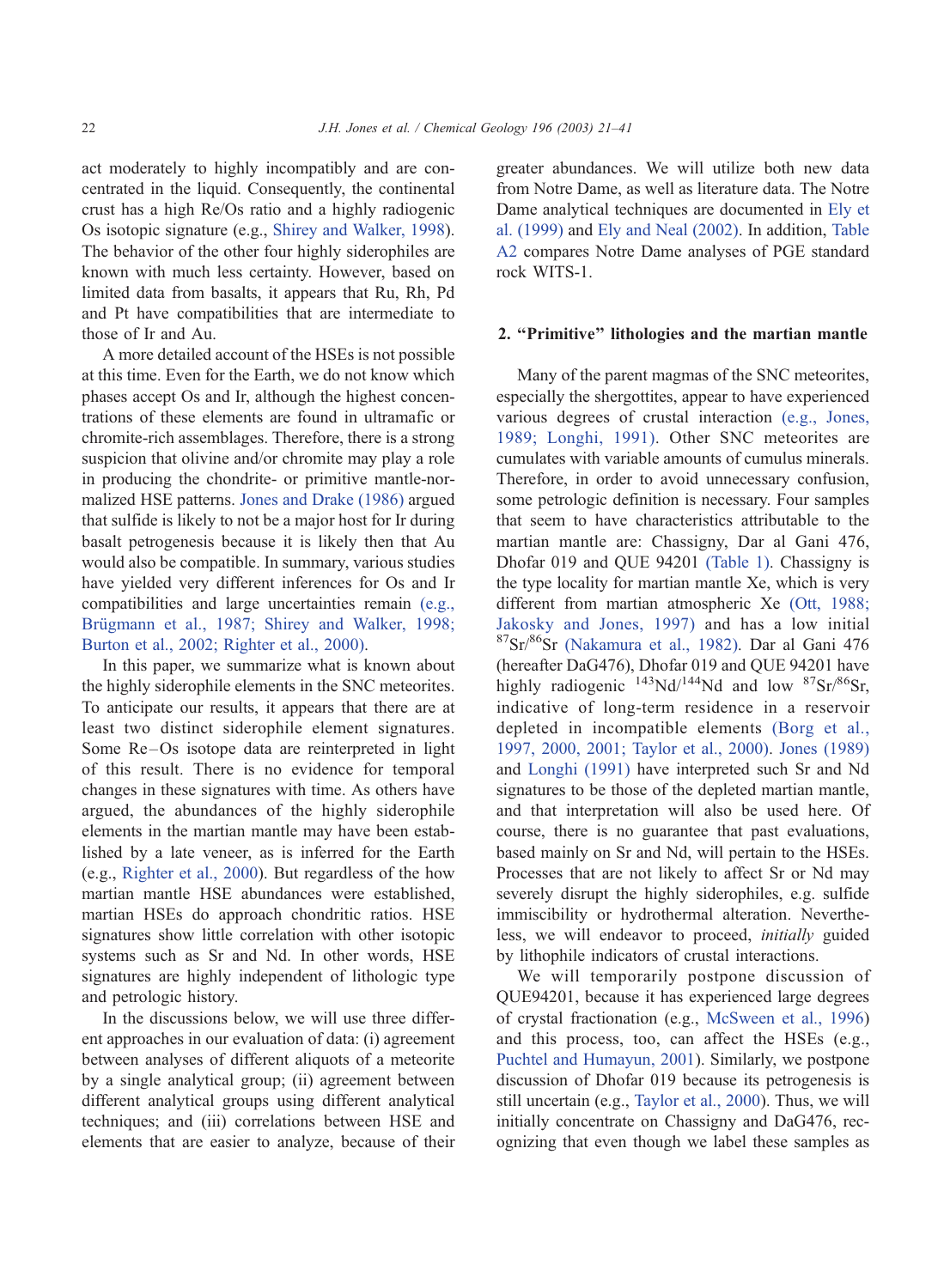| Meteorite           | Age $(my)^a$ | Initial $\varepsilon(^{143}Nd)^b$ | Initial $\gamma(^{187}Os)^c$ | Petrologic type                             |  |  |  |
|---------------------|--------------|-----------------------------------|------------------------------|---------------------------------------------|--|--|--|
| Chassigny           | 1340         |                                   | $\sim +6^{\rm d}$            | dunite (olivine cumulate)                   |  |  |  |
| <b>EET 79001A</b>   | 173          | $+16.6$                           | $-0.9$                       | basalt with ultramafic xenoliths            |  |  |  |
| ALH 77005           | 179          | $+11.1$                           | $+4.4$                       | olivine cumulate classified as a lherzolite |  |  |  |
| Nakhla              | 1270         | $+16$                             | $-5.5$                       | augite cumulate                             |  |  |  |
| Shergotty           | 165          | $-7.3$                            | $\overline{\phantom{0}}$     | basalt with some cumulus pyroxene           |  |  |  |
| Zagami              | 177          | $-4.7$                            | $+3.3$                       | basalt with some cumulus pyroxene           |  |  |  |
| Dar al Gani 476     | 474          | $+36.6$                           | $\sim +10^{\rm d}$           | basalt with some cumulus(?) olivine         |  |  |  |
| ALH 84001           | 4510         | $\sim$ 0                          | -                            | orthopyroxenite                             |  |  |  |
| <b>EET 79001B</b>   | 173          | $+16.4$                           | $-0.7$                       | basalt                                      |  |  |  |
| <b>OUE 94201</b>    | 327          | $+48$                             |                              | basalt                                      |  |  |  |
| LEW88516            | 178          | $+8.2$                            | $+4.3$                       | olivine cumulate classified as a lherzolite |  |  |  |
| Y793605             |              |                                   | $+3.0$                       | olivine cumulate classified as a lherzolite |  |  |  |
| Dhofar 019          | 575          | $+35$                             |                              | basalt with some xenocrystic(?) olivine     |  |  |  |
| Sayh al Uhaymir 005 |              |                                   |                              | basalt with some cumulus(?) olivine         |  |  |  |

<span id="page-2-0"></span>Table 1 Summary of SNC meteorite lithologies

<sup>a</sup> Summarized by [Nyquist et al. \(2001\).](#page-20-0)<br><sup>b</sup> Borg et al. (2002), [Borg et al. \(2000\), and](#page-19-0) Borg et al. (1997).<br><sup>c</sup> [Brandon et al. \(2000\)](#page-19-0) and Walker et al. (2002).

<sup>d</sup> This work.

'primitive,' they too are probably fractionated from their mantle sources.

Fig. 1 shows that, with two major exceptions (marked with arrows), the similarity between the





Fig. 1. CI-normalized concentrations of siderophiles in Chassigny and Dar al Gani 476. The agreement between these two meteorites for most elements is good. Two outliers (marked by arrows) are the Chicago Pd analysis of Chassigny and the Maryland Re analysis of DaG (see text). Ranges of Re and Os analyses of Chassigny by the Maryland group are shown as vertical lines. References for data: Chicago [\(Treiman et al., 1986\);](#page-20-0) Paris (Birck and Allègre, 1994); Mainz [\(Burghele et al., 1983\);](#page-19-0) Notre Dame [\(Ely and Neal, 2003\);](#page-19-0) Maryland [\(Brandon et al., 2000\).](#page-19-0) Chondrite normalizations in this paper were taken from [Newsom \(1995\).](#page-20-0)

two meteorites is striking. The exceptions are the low Pd analyzed by the Chicago group for Chassigny and the high Re analyzed in DaG476 by the University of Maryland group. We have no ready explanation for the Chicago Pd analysis of Chassigny, although this is conceivably a sampling problem. However, the similarity in the Notre Dame Pd analyses between Chassigny and DaG476 and the lack of strong fractionations between Rh and Pd lead us to prefer the Notre Dame Pd analysis of Chassigny. Similarities in other elemental analyses are also seen: Re (Chicago and Paris), Os (Chicago, Maryland, and Paris), Ir (Notre Dame, Chicago, Mainz) and Au (Chicago and Mainz), reinforcing the observation that these two meteorites have very similar siderophile element signatures.

The smaller discrepancy, the higher Re in DaG476, reported by the Maryland group (0.5 ppb), deserves some discussion because this result affects the interpretation of the Os isotopic system. We strongly suspect that this Re enrichment is due to terrestrial contamination. DaG476 is a find from the North African desert. It contains terrestrial caliche and no leaching step was performed prior to Re analysis (A. Brandon, personal communication). Alternatively, this Re enrichment could have occurred on Mars (e.g., by crustal assimilation). However, those meteorites that we feel are most representative of the martian crust (e.g., Shergotty, Zagami; see below) do not have Re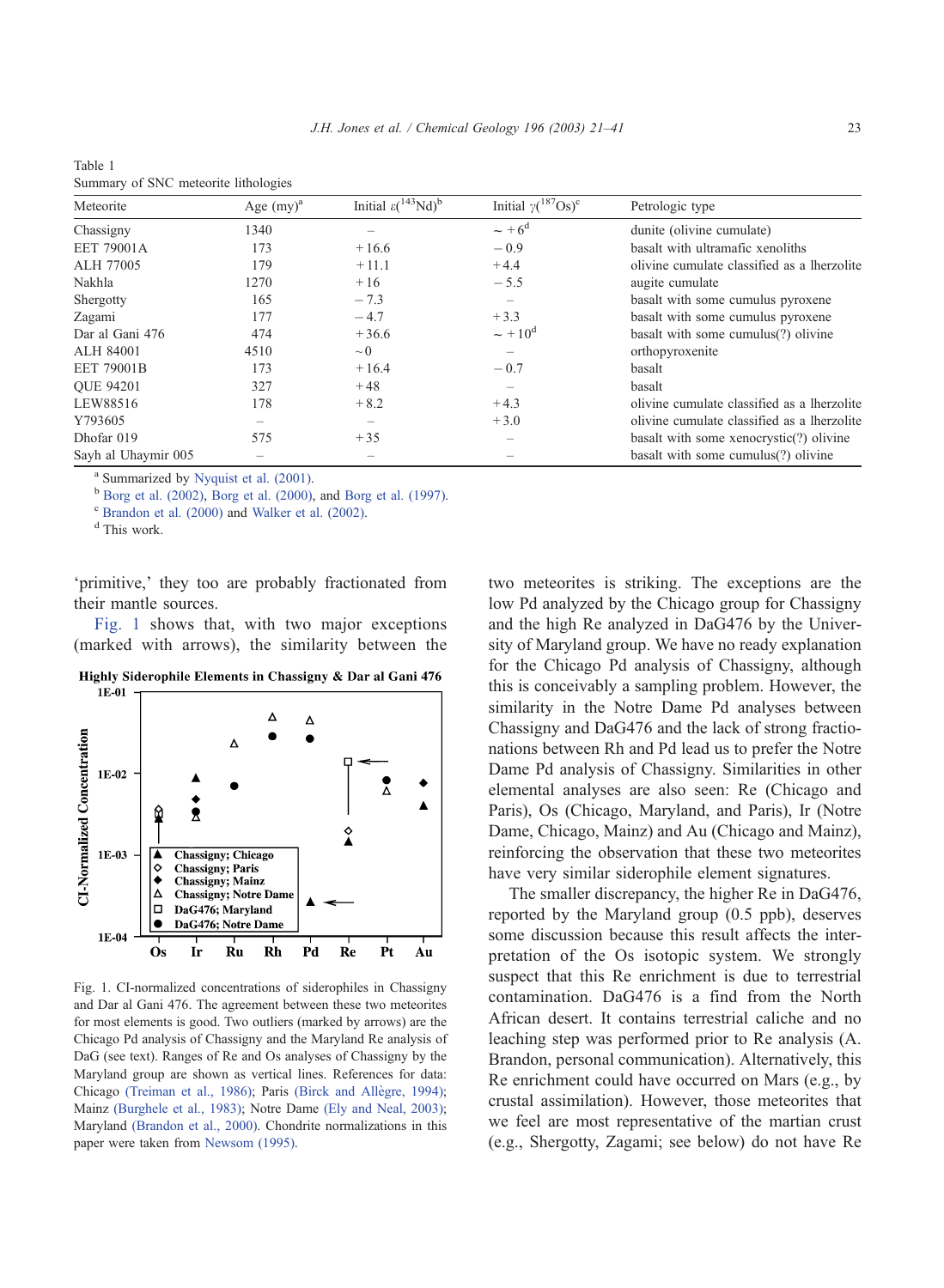concentrations nearly as high as those reported by [Brandon et al. \(2000\)](#page-19-0) for DaG476. Shergotty and Zagami have high Re/Os ratios but relatively low  $Re (0.05 - 0.075$  ppb).

On the other hand, the [Brandon et al. \(2000\)](#page-19-0) Re analyses of DaG476 are reproducible (one Re analysis by ICPMS from U. of Chicago; [Brandon et al., 2000\)](#page-19-0). And the Re concentrations are high enough that contamination may be difficult. In light of these conflicting observations, it is difficult to uniquely interpret the Os isotopic data. Consequently, we offer two limiting calculations: (i) The Re/Os ratio of DaG476 is correct as measured and the difference in Re between DaG476 and Chassigny reflects both the cumulate nature of Chassigny and the incompatibility of Re. In this scenario, the initial  $\gamma$ Os for DaG476 is calculated from its age (474 my; [Borg et al., 2000\)](#page-19-0) to be  $+0.8 \pm 0.2$  [\(Brandon et al., 2000\).](#page-19-0) (ii) All the Re in DaG476 was added recently, possibly after arrival on Earth. In this case the measured Os isotopic composition is also the initial and would correspond to  $\gamma$ Os of + 10.8 at 474 my. Both limiting calculations imply a martian mantle with a slightly superchondritic Re/Os ratio and a  $\gamma$ Os of approximately + 1 to + 11 at 180 my. For reasons given below, we prefer the second of these calculations, implying a modern martian mantle with a  $\gamma$ Os of about + 11.

How consistent is this range with the Os isotopic analyses of Chassigny? Two studies have investigated the Os isotopic composition of Chassigny: a single analysis by Birck and Allègre (1994) and five analyses by [Brandon et al. \(2000\).](#page-19-0) Fig. 2 summarizes these data and illustrates an odd dichotomy. The Maryland group analyses (open symbols) are all subchondritic in terms of  $187\text{Os}/188\text{Os}$  and the single Paris group analysis (solid symbol) is superchondritic. The data do not define an isochron; and the spread in Re/Os was interpreted by the Maryland group to be due to recent Re contamination. ([Fig. 1](#page-2-0) indicates that the range of Re/Os measured by the Maryland group is



# **Nakhla-Chassigny Isochron**

Fig. 2. Re –Os isochron diagram for Nakhla and Chassigny. Maryland data are from [Brandon et al. \(2000\)](#page-19-0) and Paris data are from [Birck and](#page-19-0) Allègre (1994). A whole-rock isochron drawn between the Maryland analysis of Nakhla and the Paris analysis of Chassigny (filled symbols) yields an age of 1.38 by, which is somewhat old compared to ages determined by other chronometers. If one of the Maryland group analyses of Chassigny were used instead (open symbols), the age would be older still. Inset is an enlargement of the low Re/Os and shows our preferred initial Os isotopic ratio for Chassigny and Nakhla [NC = +5.7  $\gamma(^{187}Os$ ].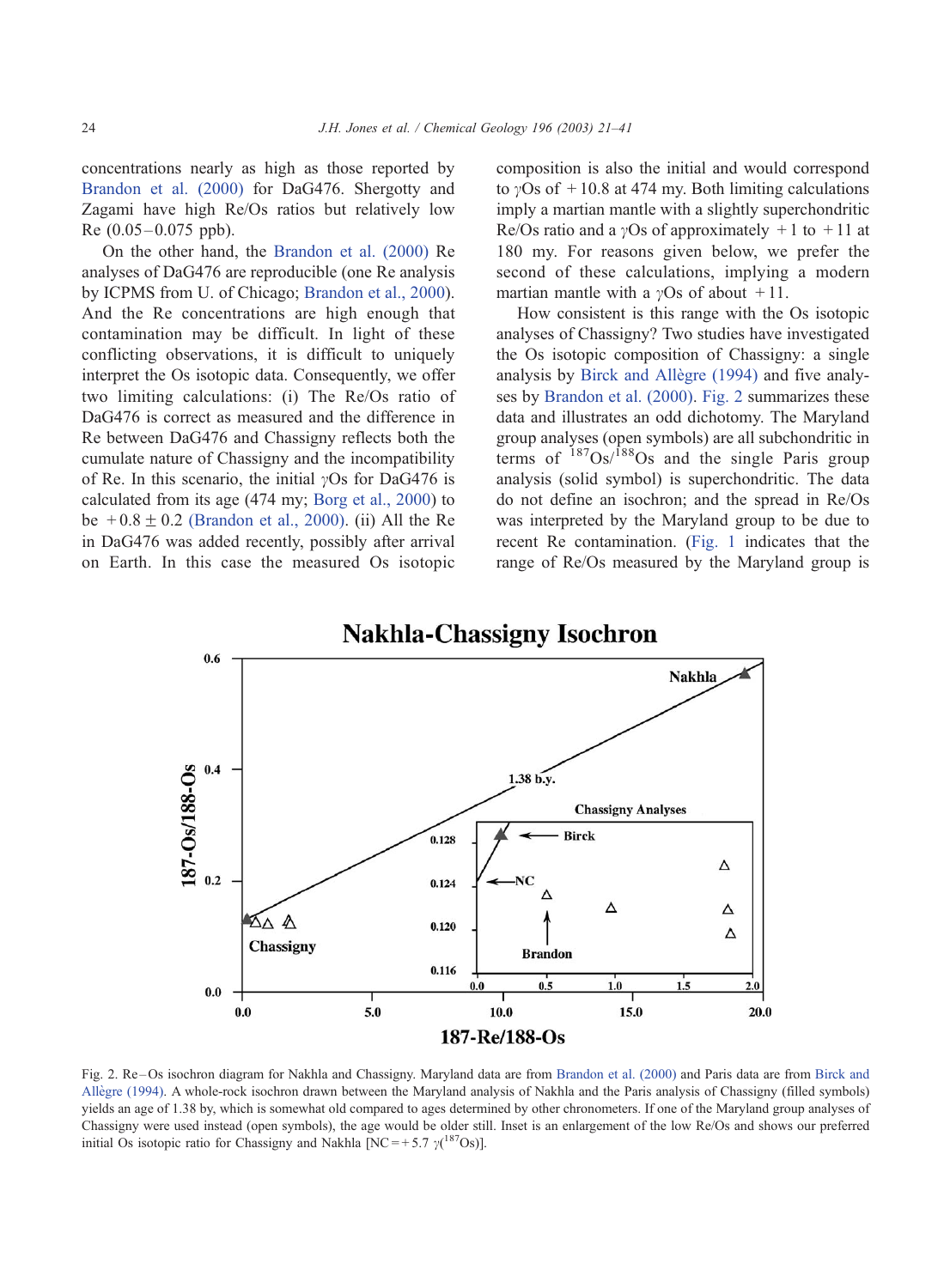<span id="page-4-0"></span>mainly due to variation in Re.) Therefore, there is no clear answer to the question of Chassigny's initial  $187Os/188Os.$ 

Once again, we may attempt to bracket Chassigny's initial  $\gamma$ Os, following the method of [Brandon](#page-19-0) et al. (2000). Previous studies have suggested that the nakhlites and Chassigny are isotopically very similar and may be co-magmatic [\(Jones, 1989; Jagoutz,](#page-19-0) 1996). We may draw two ''isochrons'': one between Nakhla [\(Brandon et al., 2000\)](#page-19-0) and the Chassigny analysis with the highest  $187Os/188Os$  (Birck and Allègre); and one between Nakhla and the Chassigny analysis with the lowest  $187Os/188Os$  (Brandon et al.). Both "isochrons" give ages of about  $1.4 \pm 0.1$  by and are broadly consistent with the internal isochrons determined using other chronometer systems ( $\sim 1.3$  $\sim 1.3$ ) by; Shih et al., 1996, 1998). The first isochron yields an initial  $\gamma$ Os of + 5.7, and the second yields an initial  $\gamma$ Os of  $-39$ . This very low initial is not possible, being lower than the initial value of the solar system. The Re–Os datum preferred by [Brandon et al. \(2000\)](#page-19-0) gives an initial of  $-5.5$  by this method, and we will accept that as a plausible lower limit to the true initial  $\gamma$ Os of Chassigny. In terms of a modern mantle at 180 my, these model source regions will have  $\gamma$ Os of +7.3 and  $-6.8$ , respectively. This range of  $\gamma$ Os broadly overlaps that of DaG476.

For internal consistency, we prefer the Chassigny Re analysis of the Paris group. We base this choice on four main factors: (i) If there has been recent Re addition [\(Brandon et al., 2000\),](#page-19-0) the analysis of the Paris group has the lowest Re/Os ratio, making it the least contaminated. (ii) The Re and Os concentrations measured by the Paris group are very similar to the analyses by the Chicago group. Thus, the Paris group's elemental concentrations (and Re/Os ratio) for Chassigny have been reproduced by another laboratory. (iii) This choice minimizes the Nakhla-Chassigny whole rock isochron age, which is slightly older than ages derived by other chronometers. (iv) If DaG476 and Chassigny both come from isotopically similar source regions, then the Re/Os of that mantle must be greater than chondritic, since the limiting calculations for DaG476 both implied source regions that were superchondritic in Re/Os.

Based on these considerations, our best estimate of the modern Os isotopic composition of the martian mantle corresponds to a  $\gamma$ Os of +7 to +11. This

estimate is in agreement with the recent analysis of Os in a magnetic separate from DaG476 by [Walker et al.](#page-20-0) (2002), which yielded a  $\gamma$ Os of +7.2. However, as should be clear from the foregoing discussion, any [choice involves considerable selection from among the](#page-19-0) available data. The implications of our choice are that both DaG476 and Chassigny have experienced recent [Re contamination or mobilization and that Chassigny](#page-19-0) contains, or has been contaminated with, heterogeneously distributed material with low  $187Os/188Os$ .

#### 3. ''Evolved'' lithologies and the martian crust

The meteorites with the lowest  $\varepsilon(Nd)$  and highest [87Sr/86Sr are Shergotty, Zagami and Los Angeles](#page-20-0) [\(Shih et al., 1982; Nyquist et al., 2000\)](#page-20-0) and appear to have assimilated enriched crustal materials [\(Jones,](#page-19-0) 1989; Longhi, 1991). Consequently, the siderophile element signatures of these meteorites may be influenced by martian crust. Fig. 3 shows the CI-normalized siderophile element patterns for Shergotty and Zagami (no siderophile data exist yet for Los



Fig. 3. CI-normalized concentrations of siderophiles in Shergotty and Zagami. Open symbols are for Zagami and solid symbols are for Shergotty. The line illustrates the Chassigny – DaG signature from [Fig. 1.](#page-2-0) In general there is good agreement between analyses of Shergotty and Zagami. References for data: Chicago [\(Treiman et al.,](#page-20-0) 1986); Mainz [\(Burghele et al., 1983\);](#page-19-0) Notre Dame [\(Ely and Neal,](#page-19-0) 2003) Maryland [\(Brandon et al., 2000\);](#page-19-0) Tokyo [\(Kong et al., 1999\).](#page-20-0) Not plotted in the figure are INAA and RNAA Au analyses of Shergotty from the Mainz and Purdue groups, respectively. Averages of these unplotted Au analyses plot within the observed range [\(Laul et al., 1986\).](#page-20-0)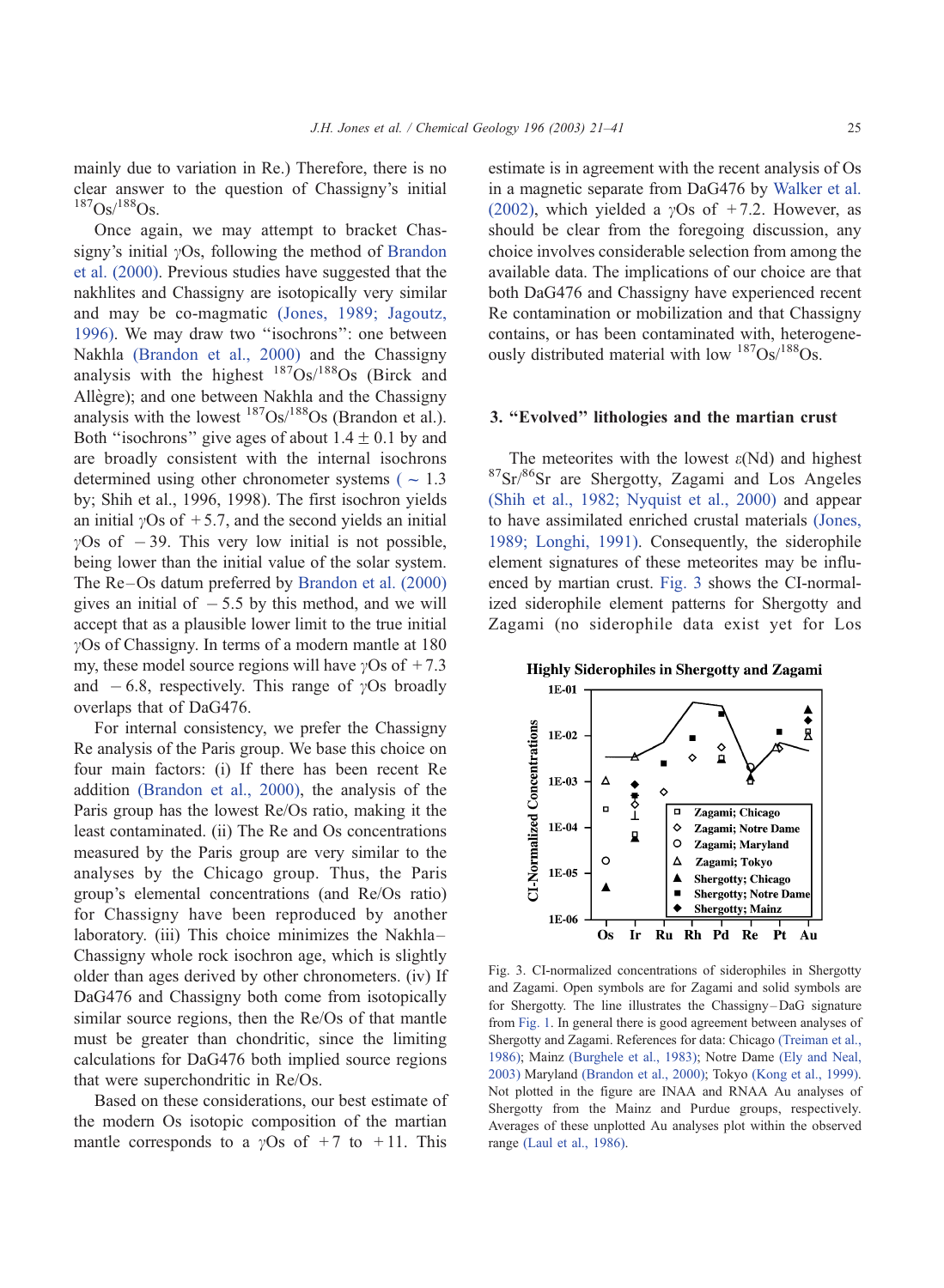<span id="page-5-0"></span>Angeles). Filled symbols are analyses of Shergotty; open symbols are analyses of Zagami.

The first feature of [Fig. 3](#page-4-0) that we would like to point out is the convergence of the data from the Chicago and Maryland groups for Re, which are also very similar to the Chicago and Paris data for Re in Chassigny. To us this reinforces our conclusion from the preceding section that DaG has experienced terrestrial Re contamination. This interpretation implies that those samples of Chassigny that have high Re may also be contaminated.

As in the case of [Fig. 1,](#page-2-0) there are quite significant variations between different analytical groups. Although the magnitudes of the discrepancies in [Fig. 3](#page-4-0) are not as large as in [Fig. 1,](#page-2-0) they are more numerous. Palladium analyses vary by about an order of magnitude; Ir varies by about two orders of magnitude; and Os varies by nearly three orders of magnitude. For Os the Zagami analysis of [Brandon et](#page-19-0) al. (2000) and the Shergotty analysis by the Chicago group are in reasonable agreement and are substantially lower than the Chicago and Tokyo analyses of Zagami. We prefer the lower Os values. We find it unreasonable that the Chicago Os/Ir ratio for Zagami is superchondritic. This is because Os and Ir appear to behave rather coherently during basaltic petrogenesis ([Chou et al., 1983;](#page-19-0) our [Fig. 1\)](#page-2-0), although it is conceivable that Os is somewhat more compatible than Ir [\(e.g., Agiorgitis and Wolf, 1984; Puchtel and](#page-19-0) Humayun, 2001). (In fact, most of the Os/Ir ratios summarized in our paper are either chondritic or subchondritic.) And although the Tokyo Os/Ir ratio appears reasonable, the absolute concentrations are a factor of  $\sim 100 \times$  higher than those of the Chicago group. Conceivably, this difference is due to sampling, but we do not believe this is the case. We will return to the issue of sampling heterogeneity below.

The variation in Ir analyses is large. The Tokyo Ir analysis of Zagami is much higher than the others and is similar to the Ir concentration of Chassigny (line in [Fig. 3\)](#page-4-0). The Notre Dame errors for Ir are fairly large, and the Zagami two-sigma error bar is shown in [Fig. 3](#page-4-0) (errors for other Notre Dame analyses are smaller than the symbols; errors for non-Notre Dame data are more difficult to estimate). Again, we prefer the Chicago Ir analyses because they agree better with the Os data.

The three analyses of Pt are all in reasonable agreement, and it is possible that the bulk partition coefficient for Pt is near unity. Three of the four Pd analyses from Notre Dame and Chicago agree, so we prefer these. A single Notre Dame Pd analysis of Shergotty is an outlier. Gold analyses of Zagami and Shergotty by the Mainz, Chicago and Tokyo groups are also in reasonable agreement.

[Fig. 3](#page-4-0) also compares the two basic elemental patterns that we have considered thus far, (i) Chassigny-DaG (line) and (ii) Shergotty-Zagami (data). The Shergotty –Zagami pattern is depleted in the more compatible HSEs, very similar in terms of Re and Pt, and slightly enriched in Au. Is the elemental pattern of the evolved suite that of the martian crust? Possibly, but we actually believe that the Zagami-Shergotty pattern does not represent crustal contamination but, rather, reflects an igneous fractionation event(s).

One reason for this conclusion is that the Nakhla siderophile pattern is very similar to that of Shergotty –Zagami. Fig. 4 [compares the Shergotty –](#page-19-0) Zagami pattern (line inferred from [Fig. 3\)](#page-4-0) to that of Nakhla, a lithology thought to be closely related to Chassigny. Except for the Chicago Pd analysis and the Tokyo Os and Ir analyses, the Nakhla data match those of the Shergotty –Zagami pattern quite well. Nakhla and Chassigny both have initial  $\varepsilon(Nd)$  of

Comparison Between Shergotty, Zagami, & Nakhla



Fig. 4. CI-normalized concentrations of siderophiles in Nakhla. Line indicates the siderophile signature of Shergotty – Zagami from [Fig.](#page-4-0) 3. The Nakhla signature is very similar to that of Shergotty and Zagami. Outliers are: the Tokyo analyses of Ir and Os and the Pd analysis from Chicago. References for data: Chicago [\(Treiman et](#page-20-0) al., 1986); Notre Dame [\(Ely and Neal, 2003\);](#page-19-0) Maryland [\(Brandon et](#page-19-0) al., 2000); Tokyo [\(Kong et al., 1999\).](#page-20-0)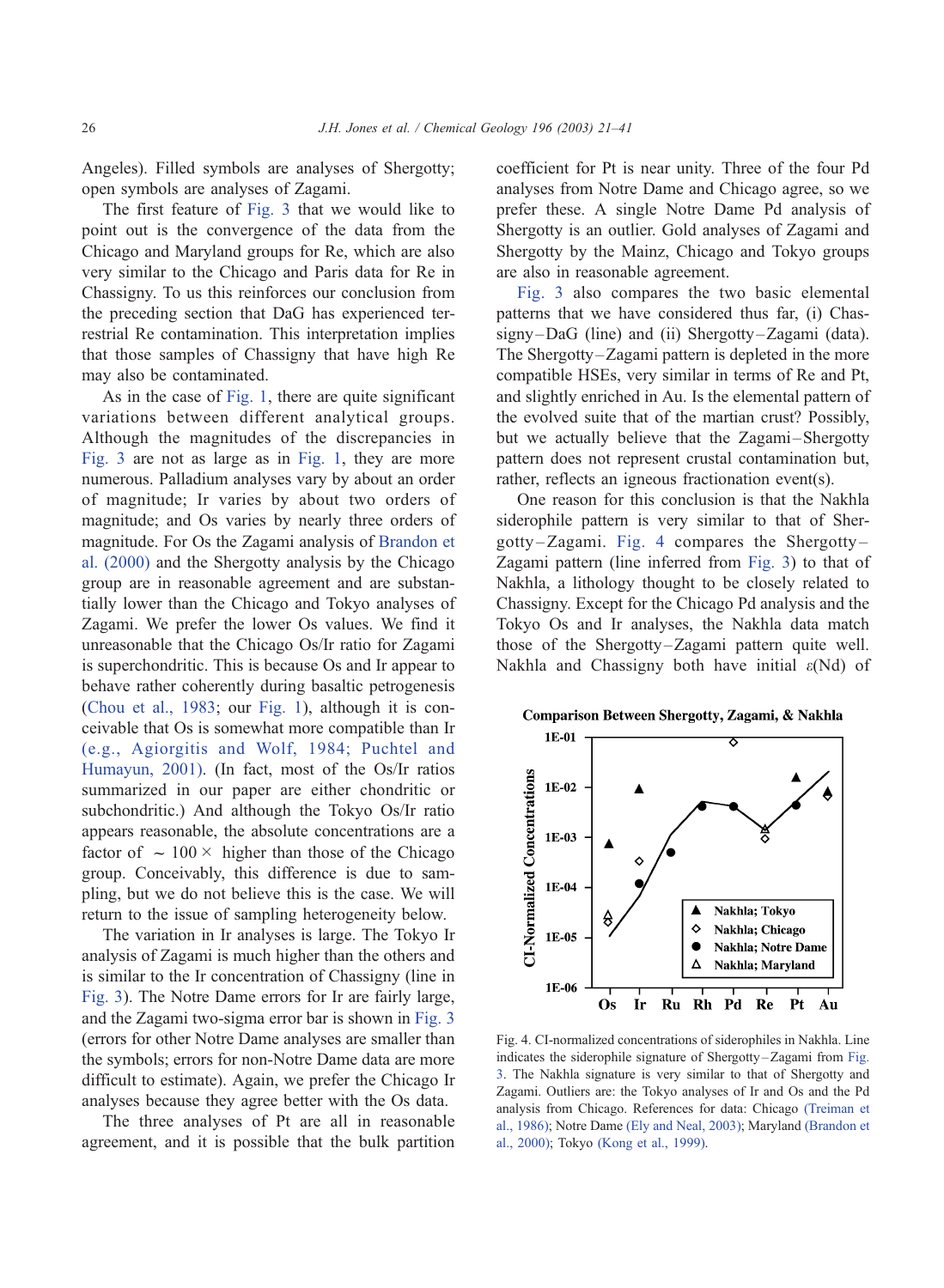$\sim$  +15 and <sup>87</sup>Sr/<sup>86</sup>Sr of  $\sim$  0.7025 [\(Shih et al., 1999\)](#page-20-0) and therefore came from mantle source regions that had experienced long-term Rb and LREE depletion [\(e.g., Jones, 1989; Longhi, 1991\).](#page-19-0) However, Nakhla itself is LREE-enriched. This suggests that the Nakhla parent magma was produced by very small degrees of partial melting ( $\leq$   $\sim$  1%), such as has been proposed for lunar high-Ti basalts (e.g., [Beard et al., 1998\)](#page-19-0). Thus, it appears that both large degrees of fractional crystallization and small degrees of partial melting can produce similar siderophile element patterns. Unfortunately, at this juncture we cannot specify which phases are important in causing this fractionation.

A second reason for considering this pattern as "evolved" as opposed to "crustal" is that, based on the isotopic analyses of [Brandon et al. \(2000\),](#page-19-0) there is not obviously any crustal Os in Zagami or Nakhla. We expect, based on terrestrial analogs, that the martian crust should be relatively enriched in Re and relatively depleted in Os, much like the Shergotty–Zagami – Nakhla signature. But there is evidence from the Rb – Sr isotopic system that the martian crust formed at about 4.55 by [\(Jones, 1986; Shih et al., 1982; Harper](#page-19-0) et al., 1995). And a reservoir with a Re/Os ratio similar to that of Zagami ought to have a modern  $\gamma$ Os of about + 2500 and such is not observed in any SNC. Fig. 5 shows that Zagami, ALH 77005 and

LEW 88516 form a Re-Os whole-rock "isochron" of 184 my [\(Brandon et al., 2000\).](#page-19-0) This age is within error of those from other chronometer systems and implies an initial  $\gamma$ Os of +4.3. This value is similar to, but slightly lower than, the mantle values determined from Chassigny and DaG476. Thus, there is no evidence that any of the Os in Zagami came from a reservoir having a long-term Re/Os ratio similar to Zagami itself. We conclude, therefore, that the Shergotty –Zagami –Nakhla signature was formed by recent igneous fractionation, rather than crustal assimilation. This, in turn, implies that the  $Re-Os$  and  $Rb-$ Sr systems are largely, if not completely, decoupled.

### 4. Other SNC lithologies

Thus far, we have characterized the highly siderophile element patterns of Chassigny, DaG476, Shergotty, Zagami, and Nakhla. By analogy, we predict that the other nakhlites, Lafayette and Governador Valadares, will have patterns similar to Nakhla and [that the shergottite Los Angeles will be similar to](#page-19-0) Shergotty and Zagami. However, the lherzolitic shergottites, the A lithology of EET79001, and highly evolved basalts such as EET79001B, and QUE94201 are less easy to predict. In addition, new finds such as



Fig. 5. Re – Os whole rock isochron diagram for Zagami, ALH 77005, and LEW 88516 [\(Brandon et al., 2000\).](#page-19-0) The age of 184 my is in good agreement with other age determinations. The initial Os isotopic ratio is slightly super-chondritic.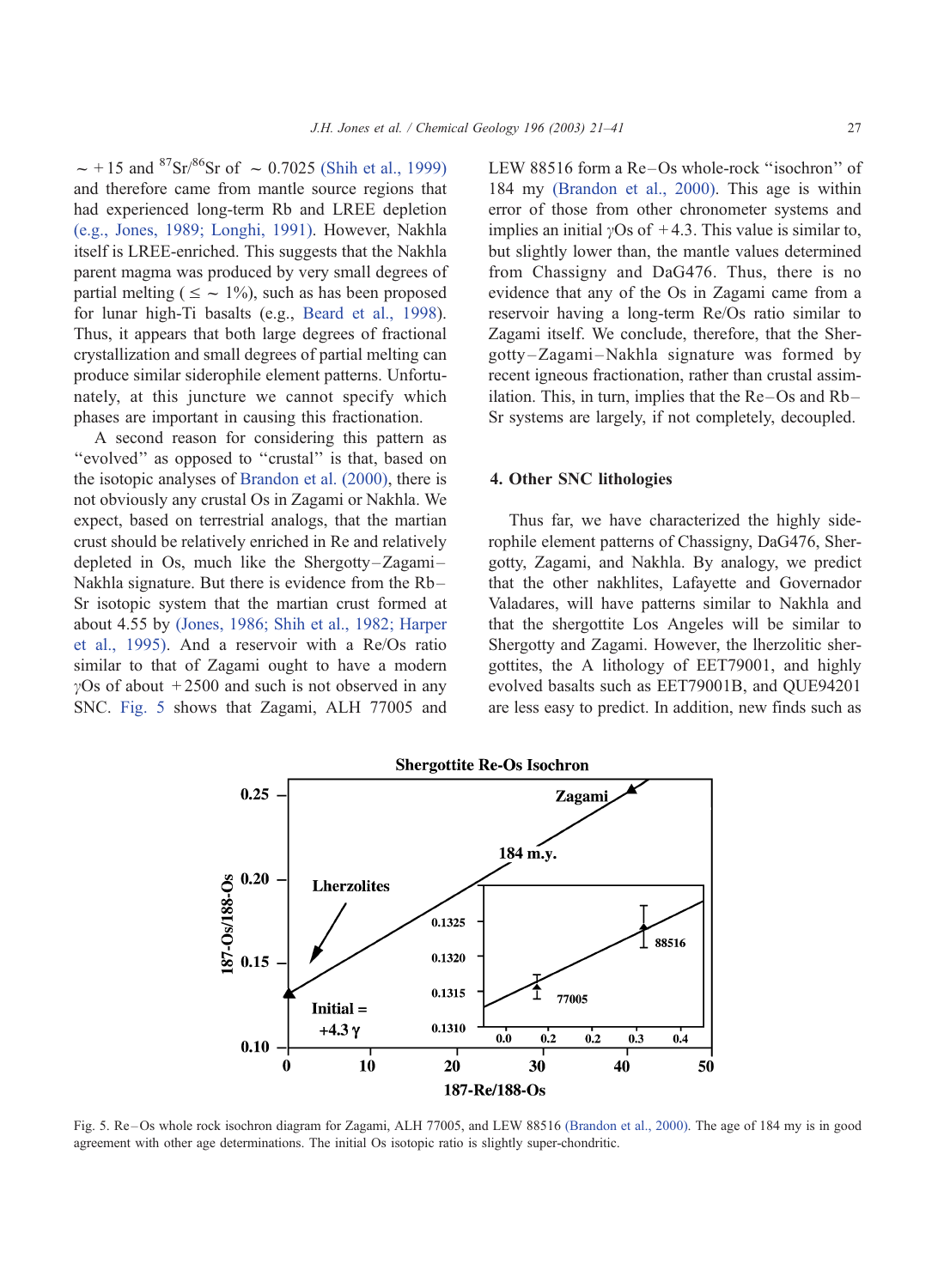<span id="page-7-0"></span>Dhofar 019 and Sayh al Uhaymir 005 (hereafter SaU 005) may not comfortably fit into the pre-existing SNC classification.

# 4.1. Highly evolved lithologies: EET79001B and QUE94201

Fig. 6 compares the highly siderophile element patterns of EET79001B and QUE94201 (hereafter QUE) to that of Shergotty–Zagami. Analyses of Ru, Rh, Pd and Pt in Lithology B are very similar to those of Shergotty–Zagami, but no data are available for these elements in QUE. It is evident that Re and Au are generally lower in the highly evolved shergottites than in Shergotty–Zagami; and Ir and Os analyses show considerable scatter. Specifically, Ir varies by about a factor of  $1000 \times$  in Lithology B alone, but overall the Lithology B pattern is reminiscent of that of Shergotty–Zagami. The QUE pattern, however, is seemingly flatter, with all four analyzed elements being  $10^{-4}$  to  $10^{-5}$  CI, but this may be due to the fact that only four HSE have been analyzed.

To us, there is some question as to what the real patterns for these samples should be. As we will show



Fig. 6. CI-normalized concentrations of siderophiles in EET 79001B and QUE 94201. For QUE, the only analyses are from the UCLA group (solid squares). For Lithology B, solid triangles are from the Notre Dame group [\(Ely and Neal, 2003\);](#page-19-0) and open triangles are from the UCLA [\(Warren et al., 1999\)](#page-20-0) and Maryland [\(Brandon et al., 2000\)](#page-19-0) groups. The line is the siderophile signature of Shergotty –Zagami from [Fig. 3.](#page-4-0) No clear pattern for the evolved SNCs emerges. Part of the problem is due to sampling (see text).



Fig. 7. Log Ir vs. Log Cr for the SNC suite. Filled symbols were used in the regression. Notre Dame Cr analyses have been combined with Chicago Ir analyses in order to plot the Chicago data (Chicago did not analyze for Cr). Lines parallel to the regression line indicate a factor of 2X variation about the line. Open circles are from Tokyo and sometimes fall considerably above the regression line and were not included in the regression (see [Figs. 4,](#page-5-0) 6 and 8a). In addition, the open diamonds are two analyses of Shergotty that appear nonrepresentative and were also not regressed (see text). In general, there is a good correlation between Cr and Ir. Differences in Ir between UCLA and Notre Dame analyses of EET 79001B are due to sampling, since both fall on or near the same trend as the other SNCs. Data from: [Treiman et al. \(1986\),](#page-20-0) [Ely and](#page-19-0) Neal (2003), [Warren et al. \(1999\).](#page-20-0)

below, part of the confusion is due to sampling and the question of which sample, Lithology B or QUE, is more evolved. For example, the UCLA samples of Lithology B have lower MgO and higher  $Al_2O_3$  than UCLA analyses of QUE [\(Warren et al., 1999\),](#page-20-0) whereas analyses of these shergottites from other analytical groups can show just the opposite [\(e.g.,](#page-20-0) Mittlefehldt and Lindstrom, 1996; Dreibus et al., 1996). Therefore, it is hard to judge which of these highly evolved compositions is most extreme.

For Lithology B, at least, it is clear that sampling errors are a major issue. Fig. 7 shows a correlation between Ir and Cr contents in SNC meteorites. Generally, the same sample that was analyzed for Ir was also analyzed for Cr (for exceptions see figure caption). In addition, the absolute abundance of Cr is about  $10<sup>7</sup>$  higher than for Ir (thousands of ppm versus sub-ppb), so Cr should be harder to contaminate and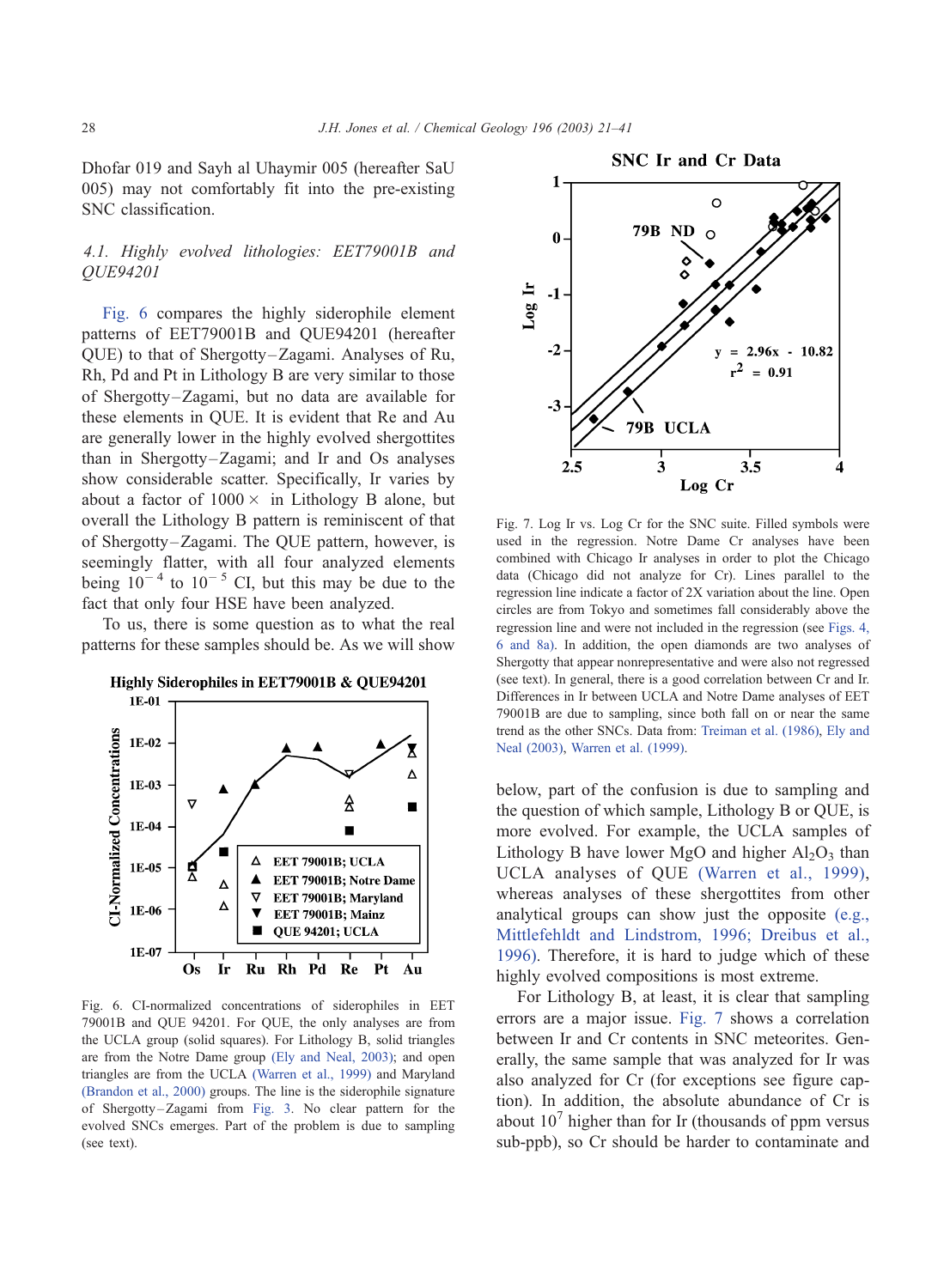easier to analyze. Consequently, we believe that any correlation between a ppm-abundant siderophile and a ppt-abundant siderophile should be more robust than between two highly siderophiles that are subject to the inevitable problems of sampling, analysis, and contamination. A regression line has been drawn through the solid symbols and the parallel lines to either side represent a factor of  $2 \times$  variation. Two open diamonds are analyses of Shergotty that appear less representative (one from Notre Dame and one from Mainz) and were not included in the regression. Open circles are data from the Tokyo lab that were also omitted (see figure caption).

Based on [Fig. 7,](#page-7-0) Ir correlates well with Cr over a factor of  $1000 \times$  range in Ir concentration. (A similar plot of Ir vs. Ni yields similar results, but in this case QUE plots off the trend. Either Cr is a better proxy for Ir than Ni or the UCLA Ni analysis for QUE is low.) However, both the Notre Dame and UCLA analyses of Lithology B fall on or near the trend, even though they differ in Ir contents by a factor of  $\sim 100 \times$ , and thus it is clear that sampling is an important issue for this lithology. Either the coarsegrained nature of Lithology B makes it difficult to sample or some samples of Lithology B have been taken too close to the indistinct A-B contact. In terms of lithophile elements, the Lithology B sample analyzed by the Notre Dame group has basically the same La content as most other analyses of Lithology B, whereas the UCLA samples have La concentrations that are  $\sim 30\%$  higher (see compilation in [Meyer, 1998\)](#page-20-0). Therefore, for reasons that are still unclear, the UCLA analyses of Lithology B have higher concentrations of incompatible elements and lower concentrations of compatible elements than other analyses. Despite this, the UCLA samples appear to fall on extensions of the general chemical trends seen in the SNC suite. Thus, the UCLA samples of Lithology B appear to be the most evolved SNC compositions yet analyzed. But the Lithology B samples analyzed by Notre Dame and UCLA are clearly of different materials.

We are suspicious of all analyses of Os from Lithology B and QUE. Traditionally, we have viewed Os as a good proxy for Ir and vice versa, although it could be, based on [Fig. 4,](#page-5-0) that Os is slightly more compatible than Ir. Consequently, we view it as unlikely that the Os/Ir ratio of highly evolved lithologies should be superchondritic, as the UCLA data imply.

The Os concentration of Lithology B from the Maryland group seems particularly high and we suspect that sampling errors of the type described above are again responsible. Compared to Maryland analyses of Lithology A, Lithology B does not seem particularly evolved. Using the UCLA analyses as a guide, Ni is  $7-12 \times$  more depleted in Lithology B than in Lithology A. Similarly, Re in UCLA analyses appears to be  $\sim 11 \times$  lower in Lithology B. By comparison, Os from the Maryland group is a factor of  $3 \times$  lower in Lithology B and Re is only  $1.5 \times$ lower. We suspect that the Maryland sample of Lithology B was contaminated with Lithology A material. The contact between Lithologies A and B is not sharp [\(McSween and Jarosewich, 1983\)](#page-20-0) and shock melts of A and B have crossed the A–B contact while preserving much of the chemical characteristics of the unshocked lithologies [\(Jones, 1986\).](#page-19-0) Regardless, we believe that this is the scenario that best fits the data. Therefore, for the purposes of  $Re-Os$ chronometry, it may be that an ''isochron'' drawn through analyses of Lithologies A and B is best thought of as a mixing line between two lithologies of similar age. This does not, however, invalidate the use of this line to infer an initial  $\gamma$ Os.

An attempt to evaluate this hypothesis, using the JSC Curatorial sampling documentation, was not successful because of the lack of detailed information, such as the proximity of the Maryland sample of Lithology B,  $416$  to the A-B contact. However, a second sample of lithology B, selected by D. Mittlefehldt and analyzed by the Maryland group gave very different results: Re was 192 ppt, a factor of three higher than [Brandon et al. \(2000\),](#page-19-0) and Os was below detection  $($  < 10 ppt; [Walker et al., 2002\)](#page-20-0). This is in much better agreement with the UCLA Os analysis but in worse agreement with UCLA Re (see [Table A1\)](#page-17-0).

In summary, our interpretation of the highly evolved SNCs is that Os and Ir, which have deserved reputations for compatibility (in some phase), continue to become depleted as the magma fractionates. Gold and Re, which seemed incompatible when comparing the Chassigny –DaG and Shergotty – Zagami groups, seem to be acting compatibly in the QUE-Lithology B group. This is somewhat surprising but not out of the question, since lithophile trace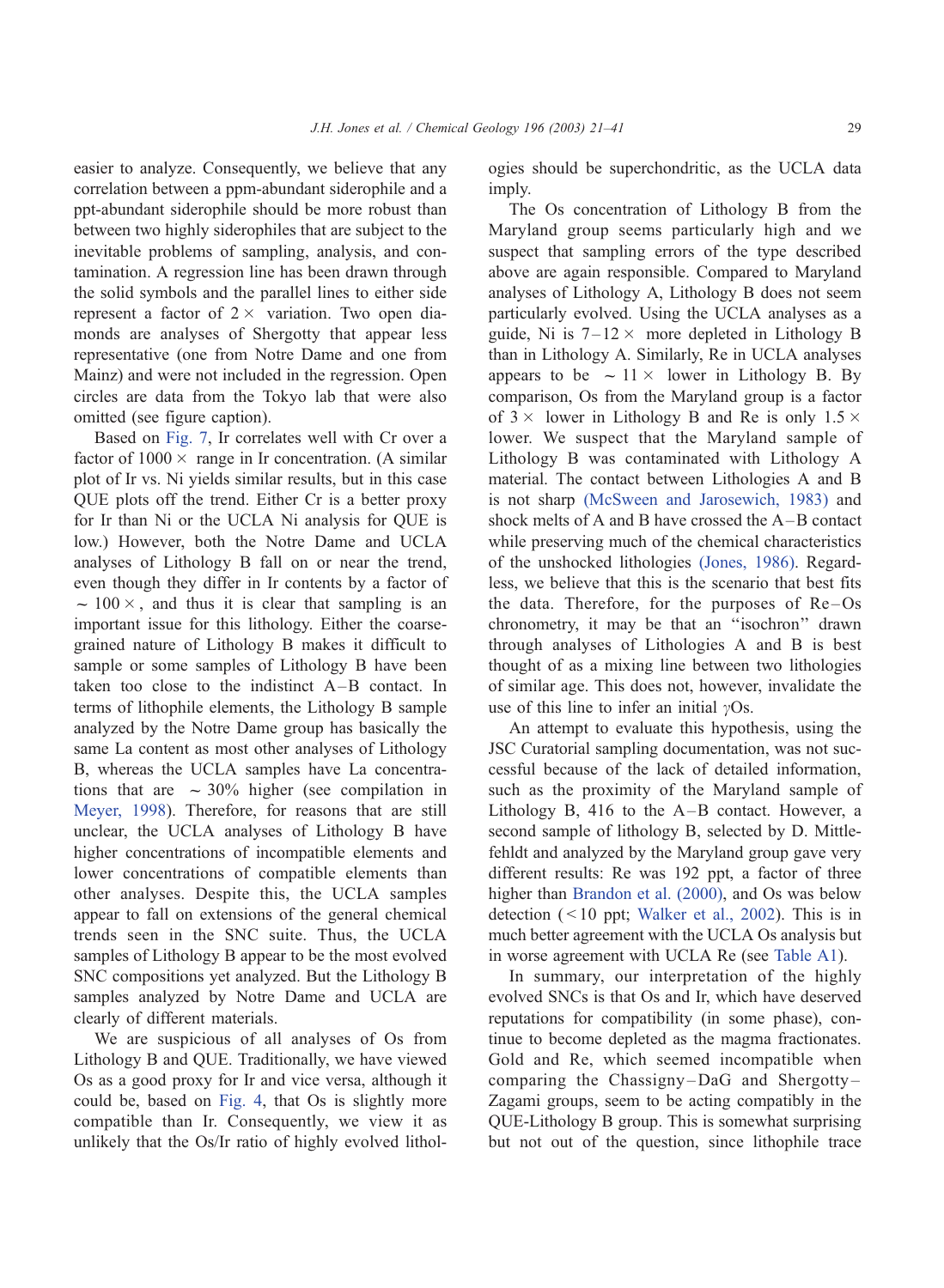<span id="page-9-0"></span>elements become progressively more compatible as temperature decreases and silica activity of the liquid increases (e.g., [Irving, 1978\)](#page-19-0). The wide variation in Re, Os and Ir contents for samples that purport to all be aliquots of Lithology B is unsettling. More analyses are needed to better document the behaviors of extremely siderophile elements in these more highly evolved systems. However, correlations with elements such as Ni and Cr show promise for unraveling compatible HSE geochemistries.



Fig. 8. (a) CI-normalized concentrations of siderophiles in lherzolitic shergottites. Line is the siderophile signature of Chassigny – DaG from [Fig. 1.](#page-2-0) In general there is good agreement among siderophile analyses of different lherzolites. Although there are similarities between the lherzolites and Chassigny – DaG, there are also important differences. In particular, Rh and Pd are depleted in the lherzolites. Data are from UCLA [\(Warren and Kalleymeyn, 1996; Warren et al., 1999\),](#page-20-0) Tokyo [\(Kong et al., 1999\),](#page-20-0) Notre Dame [\(Ely and Neal, 2003\),](#page-19-0) and Maryland [\(Brandon et al., 2000\).](#page-19-0) (b) CI-normalized concentrations of siderophiles in EET 79001A and Dhofar 019. Solid line is the Chassigny –DaG signature; dashed line is for Lithology A; and the dotted line is for Dhofar. The siderophile signatures of Lithology A and Dhofar are unlike those of other SNCs. Data for Lithology A from [Warren et al. \(1999\)](#page-20-0) and [Kong et al. \(1999\);](#page-20-0) and data for Dhofar 019 from [Neal et al.](#page-20-0) (2001) and [Ely and Neal \(2003\).](#page-19-0)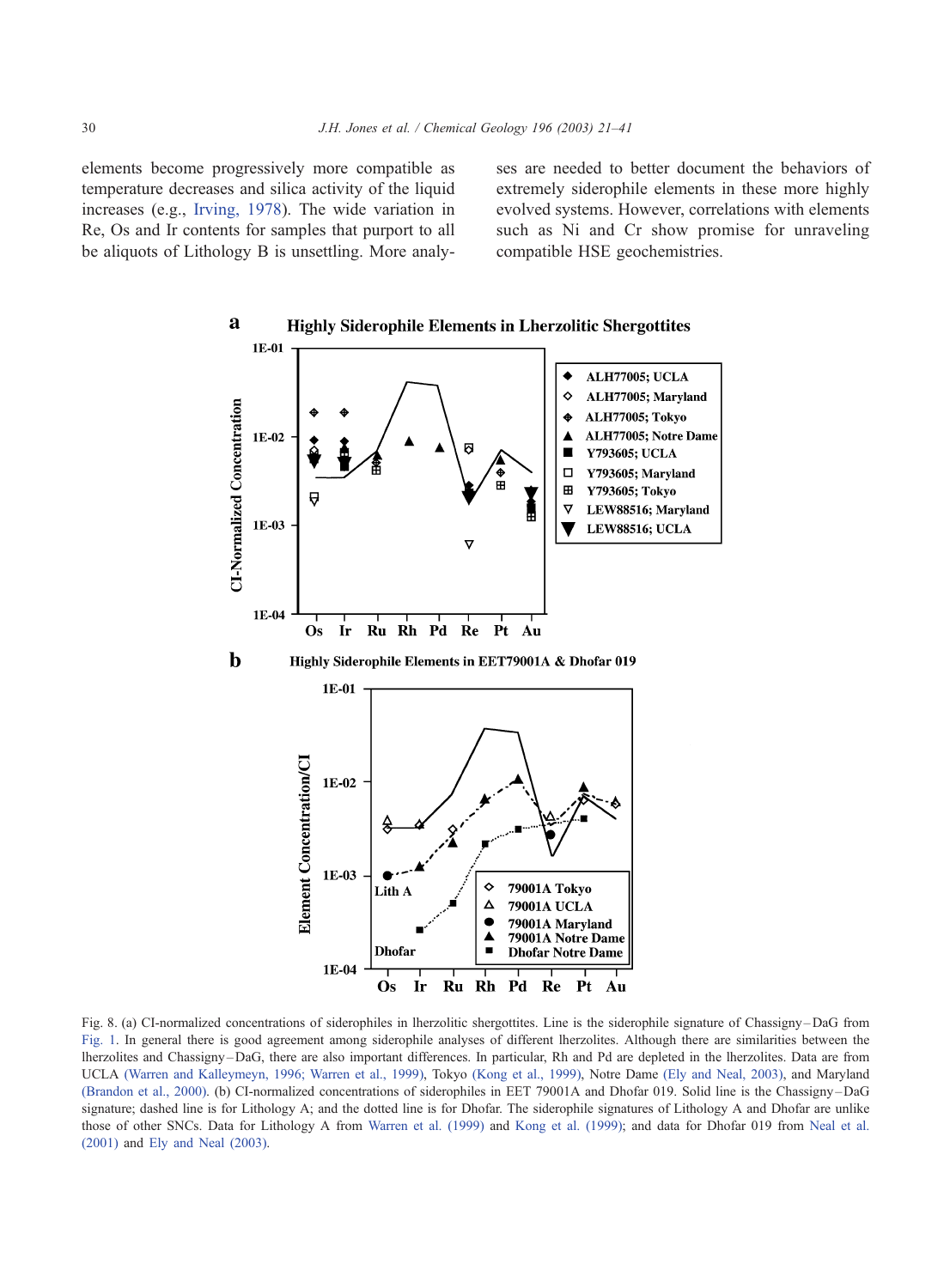<span id="page-10-0"></span>4.2. Other mafic lithologies: the lherzolites, EE-T79001A and Dhofar 019

#### 4.2.1. Lherzolites

[Fig. 8a](#page-9-0) shows that there is generally good agreement among the lherzolites (ALH77005; LEW88516; Y793605). Compared to Chassigny –DaG, Os and Ir are slightly elevated and Pt and Au are somewhat lower. Ruthenium and Re cluster near the Chassigny– DaG line. However, Rh and Pd are significantly depleted relative to Chassigny –DaG. There is good agreement between analyses of: Os in ALH77005 (UCLA and Maryland), LEW88516 (UCLA), and Y796305 (UCLA and Tokyo); Ir analyses of ALH77005 (UCLA and Notre Dame), LEW88516 (UCLA), and Y793605 (UCLA and Tokyo); Ru analyses of ALH77005 (Tokyo and Notre Dame); Au analyses of all three lherzolites from UCLA and Tokyo; and Re from the several UCLA analyses of the lherzolites. Such agreements are to be expected because of the petrologic similarity of these three shergottites.

Outliers include: (i) low Re and Os for LEW88516 (Maryland); (ii) high Os and Ir for ALH77005 (Tokyo); and (iii) high Re for Y793605 and ALH77005 (Maryland). Some of these discrepancies are almost certainly due to sampling. For example, the Maryland Re and Os analyses of LEW88516 are much lower than those from the UCLA group (shown in [Fig. 8a](#page-9-0) as a single average of three analyses). However, both groups report much the same Re/Os ratios for LEW88516. This is clearly an instance where some host phase(s) is being selectively sampled. However, some analytical problems may exist as well. We note again that the Tokyo Os and Ir analyses are often high compared to other labs, even though their Os/Ir ratio appears reasonable.

Broadly speaking, the total variation observed in the analyses of [Fig. 8a](#page-9-0) is modest. Our preferred pattern for the lherzolites would be almost flat at  $-8 \times 10^{-3} \times$  CI with negative anomalies for Re and Au.

### 4.2.2. EET79001A and Dhofar 019

[Fig. 8b](#page-9-0) summarizes data for EET79001A and Dhofar 019 (hereafter Lithology A and Dhofar). The Re, Pt and Au analyses of Lithology A are similar to Chassigny and the overall patterns of Lithology A and Dhofar are similar. The Os analysis of Lithology A from Maryland [\(Brandon et al., 2000\)](#page-19-0) is about a factor of  $3 \times$  lower than Os and Ir from UCLA and Tokyo, but is similar to the Ir analysis from Notre Dame. This is probably due to sampling since both UCLA analyses and the Notre Dame analysis of Lithology A fall on the Ir vs. Cr trend of [Fig. 7.](#page-7-0) Lithology A contains xenocrystic material and is probably difficult to sample well. The Ru analysis from Tokyo agrees with that from Notre Dame; and the Re analyses from Maryland and UCLA are slightly high compared to our preferred value for Chassigny.

# 4.2.3. Summary

Fig. 9 summarizes our view of the mafic SNCs with respect to the highly siderophile elements, using our preferred values from [Table 2.](#page-11-0) MgO contents of the four SNCs plotted are given on the far left next to their normalized Os and/or Ir abundances. When normalized to Chassigny, an interesting pattern emerges. Zagami, a relatively evolved composition, forms a smooth, fractionated pattern that is strongly depleted in Os and Ir, modestly depleted in Ru, Rh and Pd, and whose Au, Pt and Re concentrations are largely unchanged from those of Chassigny. As the MgO content of the samples increases, Re, Pt and Au



Fig. 9. Chassigny-normalized concentrations of siderophiles in mafic shergottites (Dhofar, Lithology A, and the lherzolites). For comparison a line connecting Zagami data is also shown. The Pt analysis of Dhofar is offset laterally for clarity. As MgO content increases, Os, Ir, Ru, and Rh also increase; Pd, Re, and Pt remain largely unchanged; and Au appears to decrease. Data are from [Table](#page-11-0) 2, our preferred values.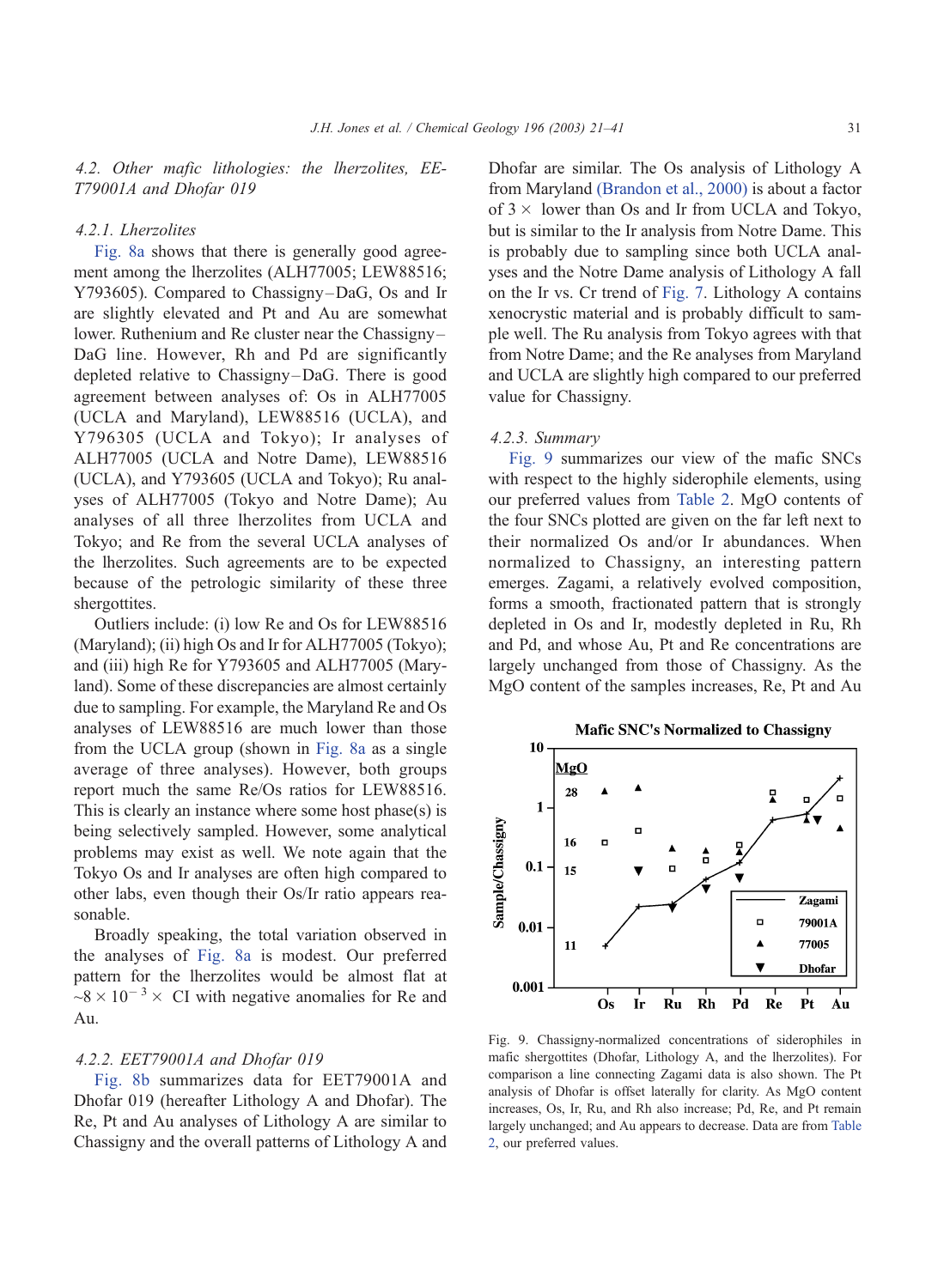| Meteorite         | Ru   | Rh   | Pd    | Re              | <b>Os</b> | Ir      | Pt   | Au     |
|-------------------|------|------|-------|-----------------|-----------|---------|------|--------|
| Chassigny         | 16.6 | 6.7  | 25.2  | 0.071           | 1.80      | 1.42    | 6.18 | 0.56   |
| <b>EET 79001A</b> | 1.9  | 0.88 | 6.05  | 0.14            | 0.48      | 0.59    | 7.52 | 0.86   |
| ALH 77005         | 4    | 1.3  | 4.67  | 0.10            | 4.4       | 4.3     | 4.62 | 0.26   |
| Nakhla            | 0.35 | 0.54 | 2.34  | 0.052           | 0.014     | 0.055   | 4.51 | 0.90   |
| Shergotty         | 1.8  | 1.16 | 1.7   | 0.044           | 0.0023    | 0.028   | 12   | 5      |
| Zagami            | 0.41 | 0.43 | 1.79  | 0.035           | 0.0091    | 0.033   | 5    | 1.57   |
| DaG               | 5.0  | 3.88 | 15.15 | 0.50            | 1.55      | 1.63    | 8.17 | 2.1    |
| ALH 84001         | 0.26 | 0.16 | 1.14  | 0.0017          | 0.010     | 0.08    | 1.63 | 0.0094 |
| <b>EET 79001B</b> | 0.74 | 1.03 | 4.46  | 0.014           | 0.0042    | 0.0012  | 9.26 | 0.52   |
| <b>OUE 94201</b>  |      |      |       | 0.0028          | 0.0051    | 0.012   |      | 0.041  |
| LEW88516          |      |      |       | 0.075           | 2.55      | 2.33    |      | 0.31   |
| Y793605           | 3    |      |       | 0.084           | 2.7       | $2.2\,$ | 2.79 | 0.22   |
| Dhofar 019        | 0.35 | 0.30 | 1.7   | 0.370           | 0.031     | 0.13    | 4.0  |        |
| SaU 005           |      |      |       | $0.249^{\rm a}$ | 0.624     |         |      |        |

Preferred values of highly siderophile elements in SNC meteorites (in ppb)

<sup>a</sup> Terrestrial contamination?

remain much the same. Ruthenium, Rh and Pd exhibit slight changes (especially Ru) but the overall variation is not large. Conversely, Os and Ir change dramatically  $(\sim100X)$  with ALH7705 having higher Os and Ir than Chassigny.

# 5. Discussion

#### 5.1. Interlaboratory comparisons for Re

Our analysis indicates that the SNC suite can be accommodated, in a general way, in terms of three endmembers: primitive, evolved and highly evolved. Chassigny, DaG and the lherzolites seem most primitive, with Lithology A and Dhofar less so, and Shergotty and Zagami less still. These evolved compositions may then evolve further to Lithology B and QUE. Some of the observed variation among analyses of ostensibly the same materials can be explained by inadequate sampling, but some disagreements are probably analytical.

Using Re and Os data generated by various laboratories, we have plotted  $log(Re/Os)$  vs.  $log(1/Os)$  in Fig. 10. The two lines are regressions through the Re – Os data from the Maryland group (open diamonds) and through data from other laboratories (solid triangles). The datum labeled 84 is ALH84001, an orthopyroxenite cumulate, and the most serious outlier of either regression (see section on ALH84001 below). Also plotted are five analyses of Chassigny (open circles) from the Maryland group. These analyses are consistent with the regression of the other Maryland data but are not included in it because of possible terrestrial Re contamination.

Because Os is in the denominator of both axes, no information about Os is gained from diagrams such as Fig. 10. Fig. 10 is simply a convenient means of



Fig. 10. Log Re/Os vs. log (1/Os). Open symbols are Maryland analyses; filled symbols are from UCLA, Chicago, and Paris, but are dominated by UCLA analyses. There appears to be a systematic  $\sim$  3  $\times$  difference between the two sets of analyses. The reason for this difference is unknown. For detailed discussion, see text.

<span id="page-11-0"></span>Table 2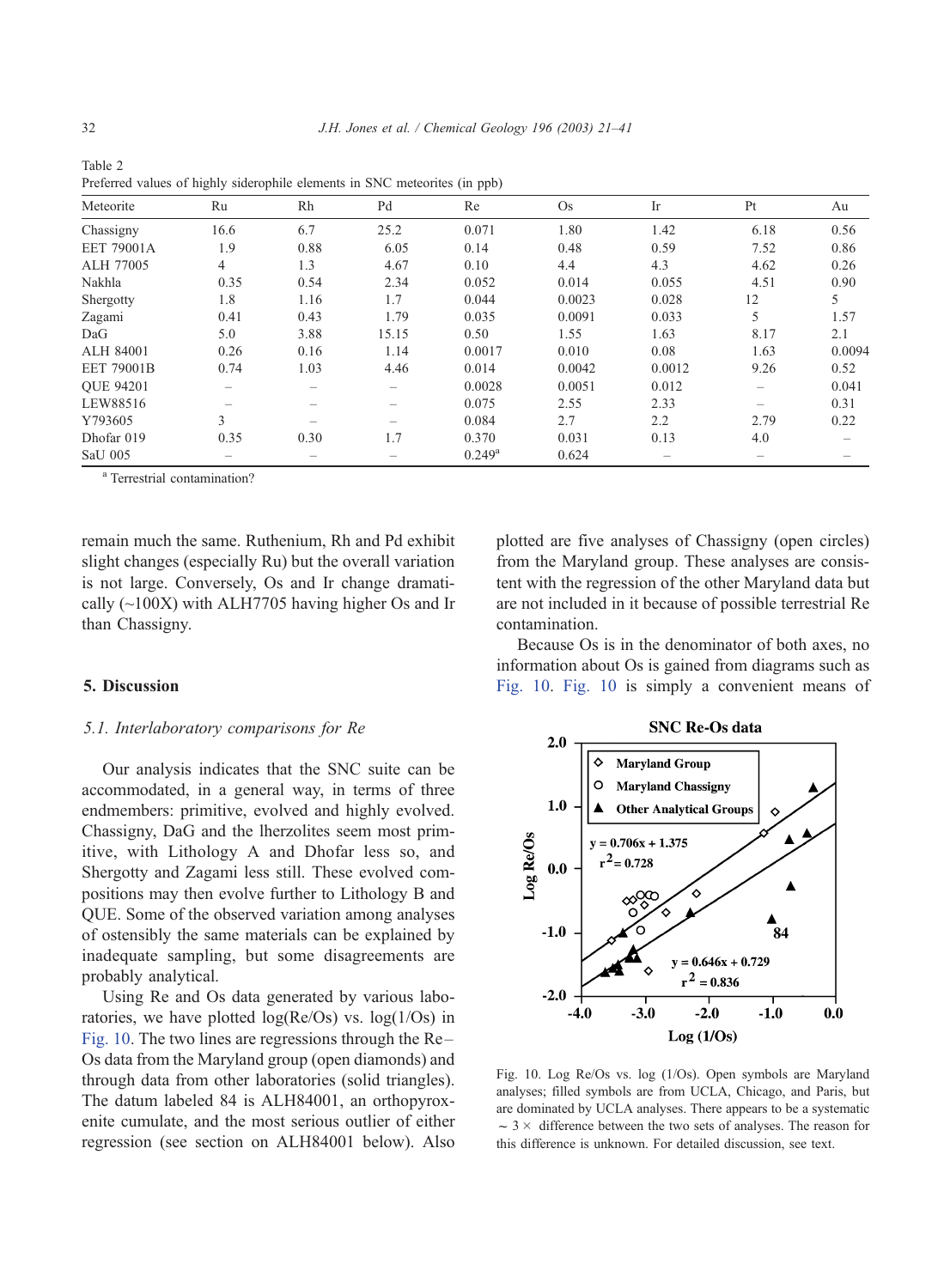<span id="page-12-0"></span>

Fig. 11. Log Re/Ir vs. log Au/Ir. Our preferred values of Re, Au, and Ir for the SNC suite [\(Table 2\).](#page-11-0) Changes in location on this plot are mainly attributable to changes in Ir concentration. SNCs that are most primitive (in terms of mantle derivation) have nearly chondritic Re/Au ratios. Evolved lithologies have lower Re/Au ratios.

comparing Re data between different laboratories. As can be seen, the regressions are subparallel, but there is little overlap between the two regressed datasets. Taken at face value, [Fig. 10](#page-11-0) implies that there is a systematic difference between the Maryland group analyses and those of others. This difference is about a factor of  $3 \times$  (difference of the two y-intercepts). Although there are a few analyses in [Fig. 10](#page-11-0) from the Chicago and Paris groups, the ''non-Maryland'' dataset is dominated by UCLA data.

Little insight is gained by using third-party labs as arbiters. For example, the Chicago Re/Os analysis of Shergotty is more consistent with the Maryland trend but the Paris analysis of Chassigny falls on the "others" trend. However, the disagreements between Re analyses of SNCs are qualitatively very similar to disagreements between Re analyses of terrestrial mantle xenoliths. [Meisel et al. \(2001\)](#page-20-0) have shown that Re analyses of the Basaltic Volcanism Ultramafic Suite by the Maryland group are, on average, a factor of  $3 \times$  higher than those of Morgan and co-workers who analyzed them by RNAA [\(Basaltic Volcanism Study](#page-19-0) Project, 1981).

In our view, it is difficult for the observed spread of data in [Fig. 10](#page-11-0) to be entirely attributed to sampling,

given the relatively large number of analyses conducted. (Although, as we discussed above, the Maryland datum with the lowest Re concentration (LEW88516) has the same Re/Os ratio as the UCLA analyses. This difference and differences in the analyses of Lithology B probably do represent sampling.) It appears to us that in the case of Re there is some analytical problem. Even so, the situation is still murky. If, for example, there were a standardization problem such that all Maryland Re analyses were high by a factor of  $3 \times$ , then isochrons generated by that lab would be seriously in error. On the other hand, those samples with "high" Re tend to have low Re/Os ratios. Errors in the Re content of these samples can affect the inferred initial Os but might not greatly affect the isochron age. We offer no resolution to this issue except to note that more interlaboratory comparisons are desirable.

# 5.2. Systematics between elements

Figs.  $11-15$  give detailed relationships between various HSE pairs, using Ir as a normalization. In



Fig. 12. Log Rh/Ir vs. log Pd/Ir. The Rh/Pd ratio of the SNC suite is indistinguishable from chondritic. Two different analyses of [Shergotty and EET 79001B are plotted, with our preferred values](#page-19-0) as solid symbols. In the case of EET 79001B, it is probable that the low Pd/Ir analysis was contaminated with material from Lithology A (see text). Variation in siderophiles between analyses of Shergotty probably also reflects sampling.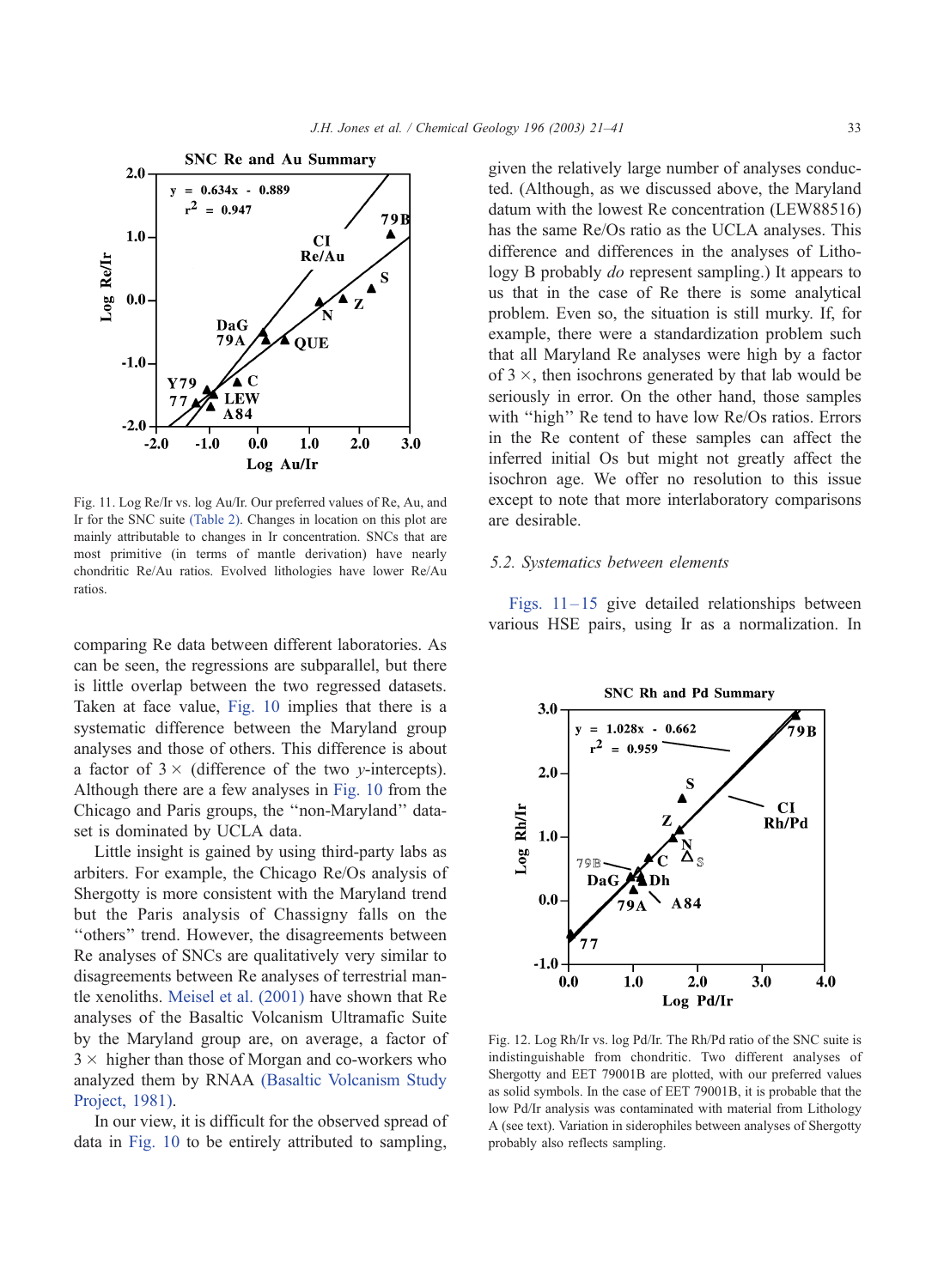<span id="page-13-0"></span>

Fig. 13. Log Ru/Ir vs. log Pd/Ir. The Ru/Pd ratio of most SNCs is subchondritic [\(Table 2\).](#page-11-0) Some process has fractionated Ru from Pd and Rh, possibly spinel partitioning [\(Capobianco and Drake, 1990\).](#page-19-0)

these figures, unless designated otherwise, we use our preferred values for these elements [\(Table 2\).](#page-11-0) We have chosen to use ratio plots for two reasons: (i) Several of the SNCs are cumulates and are less amenable to plots that use absolute concentrations; and (ii) plots with Os or Ir in the denominator are useful for creating a



Fig. 14. Log Pt/Ir vs. log Pd/Ir. As in the case of Rh/Pd, Pt/Pd [\(Table](#page-11-0) 2) clusters about the chondritic value.



Fig. 15. Log Pd/Ir vs. log Au/Ir. Most SNCs have Pd/Au ratios that are not far removed from chondritic [\(Table 2\).](#page-11-0)

spread in the data. Most of the dynamic range in [Fig.](#page-12-0) 11 is not due to variations in Au and Re, but to variation in Ir (e.g., [Fig. 9\)](#page-10-0). As can be seen in [Fig. 11,](#page-12-0) the Re –Au data express a regularity with primitive SNCs having a nearly CI Re/Au ratio; evolved SNCs possessing a lower Re/Au ratio; and highly evolved SNCs such as QUE trending back toward the CI value. The regression trend is consistent with recent interpretations that the highly siderophile elements exist at or near chondritic relative abundances in the martian mantle [\(Warren et al., 1999; Righter et al.,](#page-20-0) 2000). A possible problem with this view is that most SNCs come from depleted mantles (e.g., [Jones, 1989\)](#page-19-0). Consequently, it may be that the signature we have termed ''primitive'' is itself significantly fractionated from bulk silicate Mars.

This issue is not necessarily resolved by looking at Ru, Rh, Pt and Pd. [Fig. 12](#page-12-0) shows that the Rh/Pd ratio of SNCs is very close to that of CI chondrites. Absolute abundances of Rh and Pd vary by about an order of magnitude; and their relatively high concentrations in Chassigny make it appear that these elements act moderately compatibly. We noted above that the Notre Dame Pd analysis of Shergotty appeared high. Despite that, we have plotted that analysis on [Fig. 12](#page-12-0) (open symbol) because the Rh/ Pd ratio seems consistent with the other analyses. We conclude that the Shergotty analysis by the Notre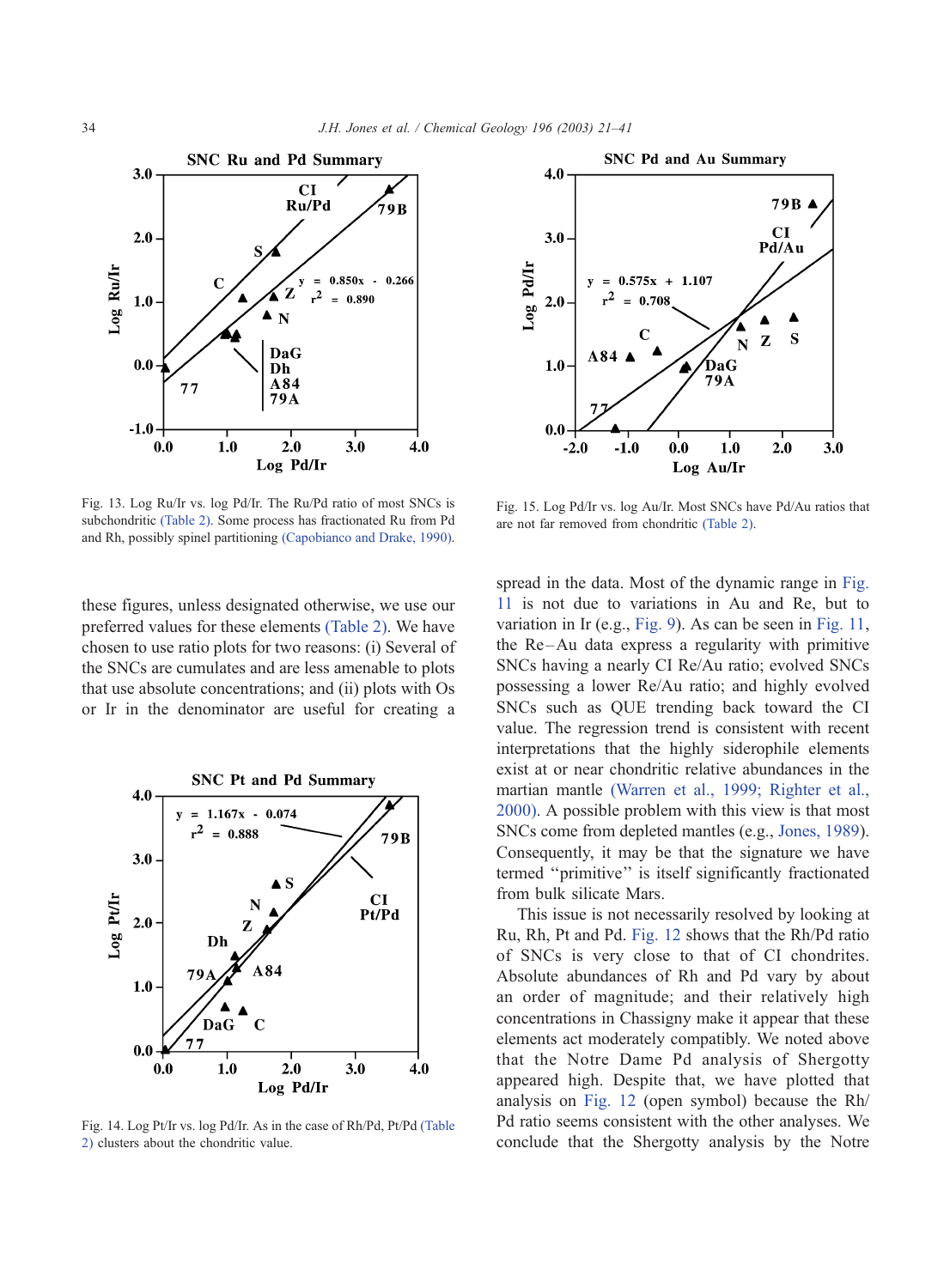Dame group is high because of sampling, and not because of contamination or analytical problems. We also note that the Notre Dame Pd/Ir ratio for Shergotty is similar to the Chicago analysis, even though Pd and Ir concentrations from these two labs differ by an order of magnitude. Possibly, Pd and Ir are sited similarly in Shergotty.

[Fig. 13](#page-13-0) shows log(Ru/Ir) vs. log(Pd/Ir). Pd data are as in [Fig. 12](#page-12-0) and the Ru data are from Notre Dame and Tokyo. Ruthenium, too, is concentrated in Chassigny. However, in [Fig. 13](#page-13-0) the data are most consistent with a fairly constant Ru/Pd ratio that is about  $2 \times$  below CI. This is puzzling. Apparently Ru and Pd do not readily fractionate during martian igneous processes, otherwise the Ru/Pd ratio would not be so constant, even though in terrestrial systems they may fractionate (e.g., [Capobianco and Drake, 1990, 1994;](#page-19-0) McCandless et al., 1999). For the Ru/Pd ratio to be absolutely constant, the regression line of [Fig. 13](#page-13-0) should have a slope of 1.0, and in fact the regression has a slope of 0.85 which may be indistinguishable from unity. If Ru and Pd do not readily fractionate, why are SNC Ru/Pd ratios less than CI? Either some early(?) fractionation occurred that changed the Ru/Pd ratio of the martian mantle, or the Notre Dame Ru analyses are systematically low by about a factor of  $\sim$  2 $\times$ . Neither of these alternatives seems attractive. Comparisons between the Notre Dame and Tokyo Ru analyses are generally good. Possibly, the Ru depletion of SNCs is attributable to the greater compatibility of Ru in spinel, relative to Rh and Pd [\(Capobianco and Drake, 1990\).](#page-19-0) More partitioning data are needed to evaluate this suggestion. [Fig. 14](#page-13-0) shows log(Pt/Ir) vs. log(Pd/Ir). Platinum data are from Notre Dame and Tokyo. Pt/Pd ratios of SNCs are, like Rh/ Pd, approximately chondritic.

Systematic deviation from CI ratios was seen in analyses of Re/Au [\(Fig. 11\).](#page-12-0) [Fig. 15](#page-13-0) shows Au and Pd data from the UCLA, Chicago, Tokyo and Mainz groups, indicating that most SNCs have Pd/Au ratios that scatter about the CI ratio and do not deviate greatly from it.

It is clear that fractionations between Rh, Pd and Pt are not large. These observations strengthen the suggestion that the martian mantle has CI relative abundances of the highly siderophile elements. Ru and Au are more problematic. But in the case of Re/Au, the more primitive lithologies have nearly CI relative abundances for these elements, even if the evolved lithologies do not. Our study reinforces earlier suggestions that martian mantle may have chondritic relative abundances of HSE (e.g., [Brandon et al.,](#page-19-0) 2000).

#### 5.3. The ALH84001 source region

One interpretation of the very low HSE abundances in ALH84001 is that there has been a change in the siderophile element content and redox state of the martian mantle over time [\(Warren and Kalleymeyn,](#page-20-0) 1996). The foregoing Figs.  $11-15$  include analyses of ALH84001, and these analyses are entirely consistent with the overall SNC trends. In our view, the very low siderophile element contents of ALH84001 [are best explained either \(i\) by the cumulate nature of](#page-19-0) that lithology or (ii) by a process such as sulfide fractionation. We favor the latter process mainly because the cumulate model would not explain the very low Ni abundance of ALH84001. Ni should enter orthopyroxene compatibly, and the very low Ni content of ALH84001 pyroxenes requires another explanation, such as extensive olivine or sulfide removal.

Thus, we suggest that immiscible sulfide liquids formed during the crystallization of the ALH84001 parent liquid. These liquids are required to efficiently scavenge the HSE and Ni from the silicate liquid. The low abundance of these elements in ALH84001 further requires that these sulfides be efficiently excluded during the cumulate process. In this model, HSE ratios are preserved in ALH84001 by minor trapping of sulfide, whereas absolute abundances are greatly suppressed.

In addition, the systematics displayed in the foregoing figures, among meteorites whose ages vary from  $\sim$  180 my to  $\sim$  4.5 by, do not indicate that the source regions for these basalts have appreciably evolved over time with respect to the HSE. We see no evidence to invoke temporal evolution of the SNC source regions.

#### 5.4. Crust-mantle fractionation

Our choices of siderophile element abundances for our various types of SNCs have been somewhat arbitrary in a few cases. We have attempted to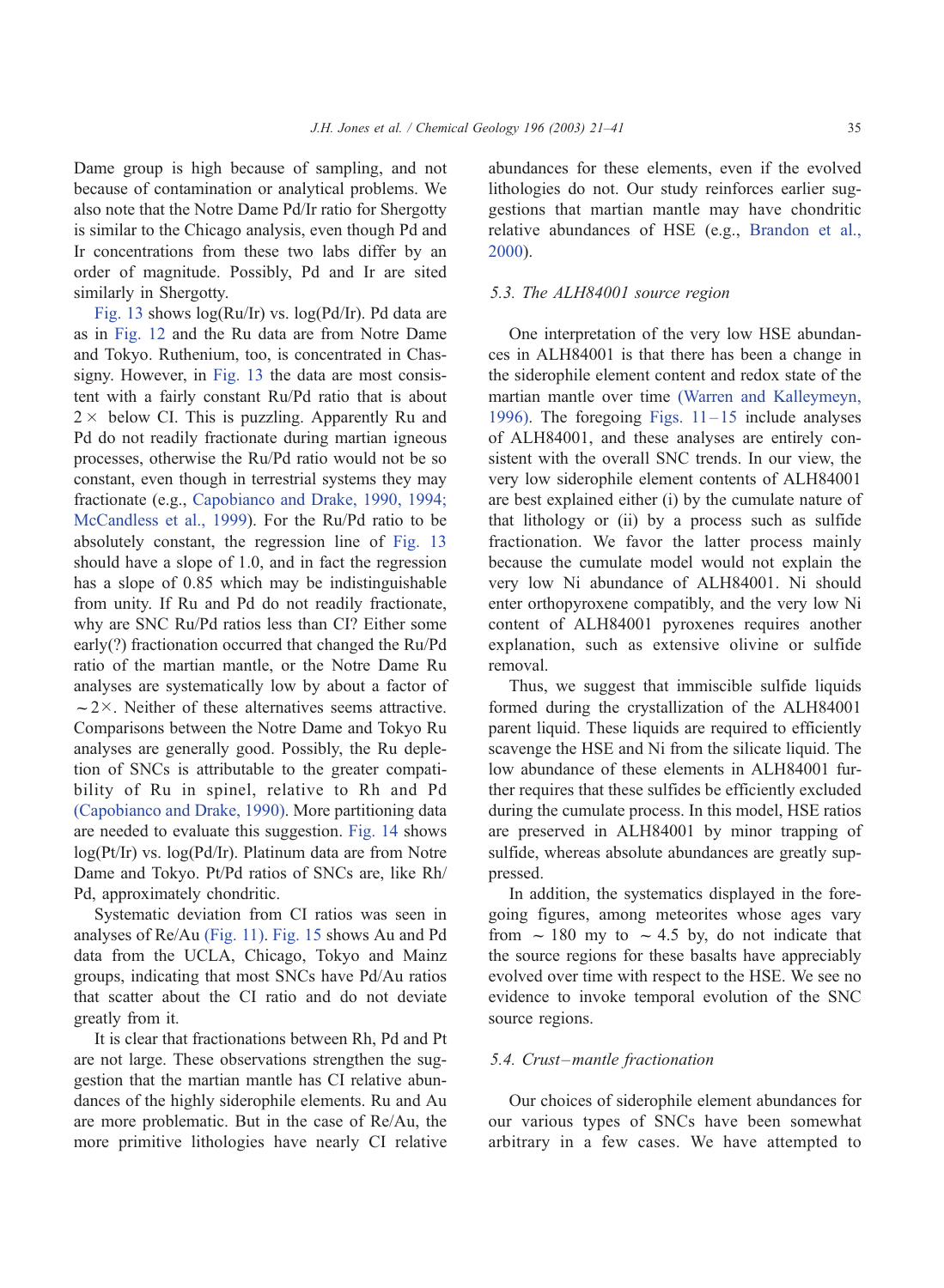evaluate our primitive and evolved siderophile signatures by looking at the general pattern of crustmantle fractionation. Fig. 16 shows one simple version of this attempt. Here we have taken ''primitive'' (Chassigny) and ''crustal'' (Shergotty/Zagami) patterns and ratioed them to each other (solid triangles) as apparent D(crust/mantle). For comparison, we have taken estimates of the depleted terrestrial upper mantle and fresh MORB and ratioed them in the same way (open diamonds). In general, the agreement is good. The two clear exceptions are Ir and Re. The reasons for these discrepancies are very uncertain. Considering all the uncertainties and the difficulties associated with sampling and analysis, we should probably be pleased that our Earth –Mars comparison is as good as it is. We cannot rule out the possibility that there are mineralogical controls on Ir and Re partitioning that differ between Earth and Mars. In our view, it is more likely that there could be differences in redox conditions between Mars and the Earth (e.g., [Wadhwa,](#page-20-0) 2001) that translate into different valence states for some elements.



Fig. 16. Apparent partition coefficients D (basalt/mantle) for Mars and the Earth. Solid symbols are ratios of elemental concentrations for Shergotty/Chassigny (this work). Open symbols are MORB analyses normalized to estimates for siderophile element concentrations in the Earth's depleted upper mantle. Depleted upper mantle data from the GERM website. MORB analyses are from: Os— [Schiano et al. \(1997\);](#page-20-0) Ir, Ru, and Pd—Rehkämper et al. (1999); Au—[Chou et al. \(1983\);](#page-19-0) Re—[Basaltic Volcanism Study Project](#page-19-0) (1981); Rh—GERM website; Pt—Rehkämper et al. (1999) and [Puchtel and Humayun \(2001\).](#page-20-0)

# 5.5. Isotopic considerations

#### 5.5.1. Crustal interactions

As [Brandon et al. \(2000\)](#page-19-0) and this study have emphasized, the large range of Nd and Sr isotopic compositions observed in the SNC suite is not seen in the Re –Os system. The total range of initial Os in the SNC suite is  $\sim 10\gamma$ . This modest range in Os isotopic composition is surely not because of a lack of Re –Os fractionation on Mars. Re/Os ratios of SNCs vary from 0.04 (Chassigny) to  $\sim 20$  (Shergotty)—a range large enough to cause very large isotopic variations. However, if Shergotty or Zagami is viewed as being most similar to the martian crust, then the SNCs have experienced no measurable assimilation of crustal Os.

# 5.5.2. Siderophile signatures of different mantle reservoirs

[Some of the isotopic variation among SNCs](#page-20-0) may not reflect crustal interaction, but may be due to either mantle heterogeneity or to sampling of different mantle reservoirs. Possible candidates for different Sr-Nd reservoirs include: QUE94201  $(\epsilon^{143} \text{Nd}) \sim +50$  and  ${}^{87}\text{Sr}/{}^{86}\text{Sr} \sim 0.7013$ ), Nakhla-Chassigny (nakhlites fall off the shergottite  $\varepsilon(^{143}Nd)$  $\varepsilon$ (<sup>142</sup>Nd) isochron), and EET79001 (elevated <sup>206</sup>P/  $204Pb$  relative to the other shergottites) [\(Borg et](#page-19-0) al., 2000; Borg et al., 2001; Jones, 1989). However, even for the Nakhla-Chassigny reservoir, the siderophile element signatures of Nakhla and Chassigny are nearly as different as it is possible to be. Conversely, Nakhla and Shergotty have very similar siderophile signatures but extremely different Sr and Nd isotopic characteristics. These observations suggest that the siderophile signatures of SNCs were acquired recently and are strongly decoupled from lithophile element fractionations.

#### 5.5.3. Correlations between Pb and Os

[Brandon et al. \(2000\)](#page-19-0) found that there was no good correlation between Os and either Nd or Sr isotopes. However, it is possible, using our revisionist values for  $\gamma$ Os that there is a correlation between Os and Pb. [Fig. 17](#page-16-0) shows data from those SNCs that have been analyzed for both Pb and Os. We predict, based on [Fig. 17,](#page-16-0) that DaG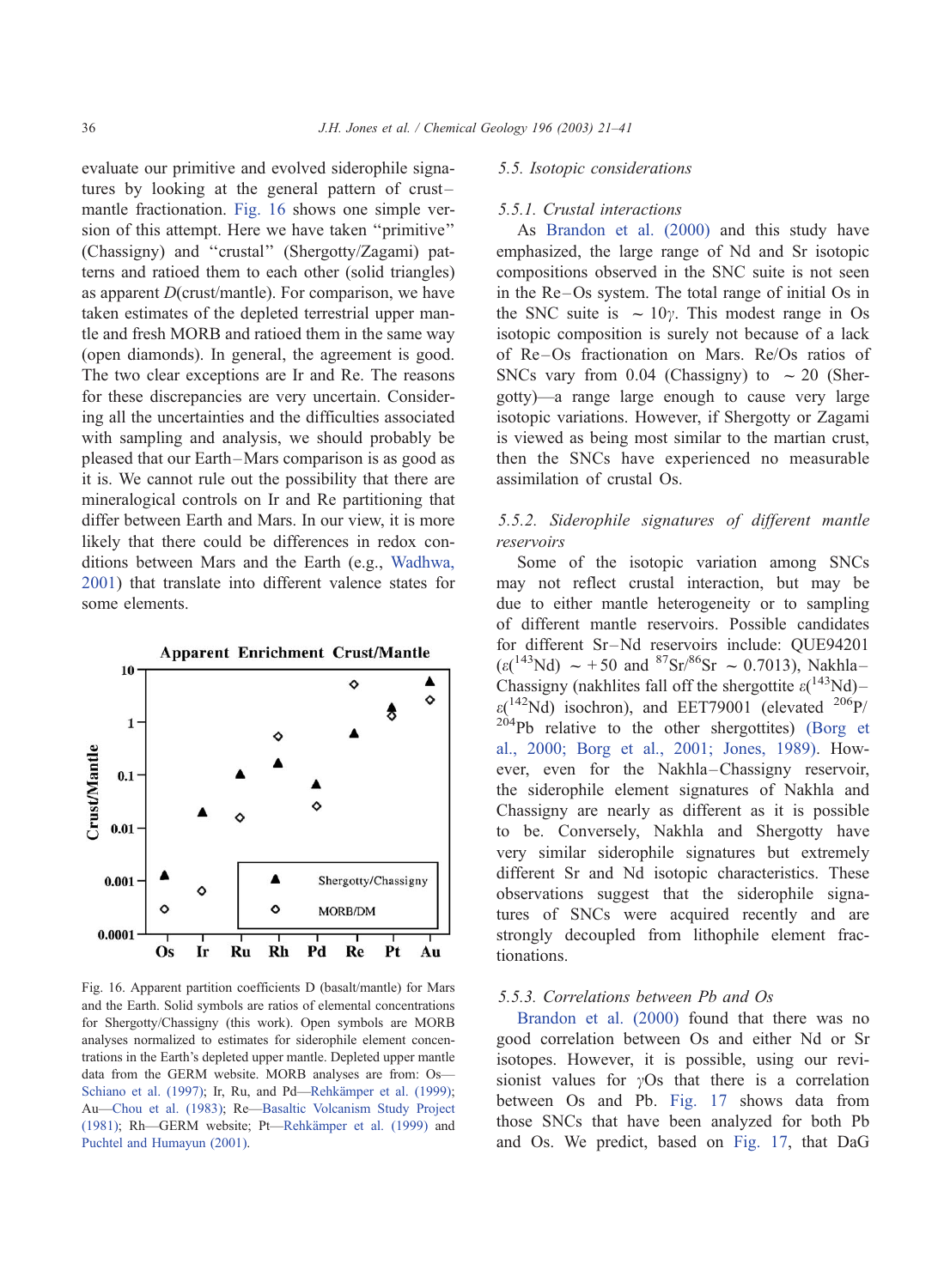<span id="page-16-0"></span>

Fig. 17. Correlation between initial  $\gamma$ (Os) and initial <sup>206</sup>Pb/<sup>204</sup>Pb for four SNC meteorites [EET 79001; Zagami; ALH 77005; and Nakhla – Chassigny (NC)]. Here we use our revised  $\gamma$ (Os) values, which we prefer to those of [Brandon et al. \(2000\).](#page-19-0) If this inverse correlation were found to be robust, our prediction is that DaG 476 will have a lead isotopic composition bracketed by Nakhla-Chassigny (NC) and primordial solar system Pb (PAT). Osmium data from [Brandon et al. \(2000\)](#page-19-0) and this work; Pb data taken from the compilation of [Jones \(1989\).](#page-19-0)

will have non-radiogenic Pb. If our limiting calculation of  $\gamma$ Os  $\sim$  11 is correct, DaG should have Pb that approaches that of Cañon Diablo (PAT). However, it is possible, based on an oxide separate [\(Walker et al., 2002\),](#page-20-0) DaG initial Os is more like that of Nakhla–Chassigny (NC). More work is necessary to determine the robustness of the correlation in Fig. 17 and to expand the database for Pb.

#### 5.6. Hosts for the highly siderophile elements

The lessons learned from [Fig. 9](#page-10-0) are: (i) that Os and Ir behave very similarly and that they can become strongly decoupled from the other siderophile elements; and (ii) that Ru can become modestly decoupled from Pd and Rh. Also, the HSE abundances correlate with basaltic fractionation indices such as Mg#, Ni, and Cr.

It is our view that such fractionations are unlikely to be caused by sulfides. It seems unlikely to us that sulfide fractionation would cause Os and Ir to

decrease by a factor of  $\sim 100X$ , while leaving Re and Pt essentially unchanged.

It is also our view that these depletions in Os and Ir are unlikely to be caused by spinel. Spinel as a host for Os and Ir has been documented in terrestrial samples [\(Puchtel and Humayun, 2001\)](#page-20-0) but not in SNC meteorites (A. Brandon, personal communication). [Capobianco and Drake \(1990\)](#page-19-0) have shown that at high  $fO_2$ , Ru partitions strongly into spinel and the analyses of [Puchtel and Humayun \(2001\)](#page-20-0) indicate that Ru, Os, and Ir have similar chromite/komatiite partition coefficients ( $D \sim 150$ ). But [Fig. 9](#page-10-0) shows that, whereas Ru may decrease by a factor of 10X during igneous petrogenesis, Os and Ir decrease by a factor of 100X. This implies that Os and Ir partition coefficients into spinel must be  $\sim 10X$  larger than those for Ru. If  $D^{Ru}$  for spinel is  $\sim 150$ , this implies that  $D^{Os,Ir}$ must be >1000. These values begin to approach those we would expect for sulfide/silicate partition coefficients ( $\sim 10^4$ ). For these reasons, we are uncertain that our terrestrial HSE experience will translate well to Mars. And, so far, analyses of SNC spinels have failed to document spinel as an important host of Os (A. Brandon, personal communication; [Walker et al.,](#page-20-0) 2002).

Another possibility is that Os and Ir partition more modestly into a major phase such as olivine [\(e.g.,](#page-19-0) Barnes et al., 1985; Brügmann et al., 1987; but see Burton et al., 2002). Forty percent fractional crystallization of a phase with  $D_{\text{Os}} \sim 10$  would result in a factor of 100X decrease in Os. For comparison, for two percent fractional crystallization, the D would have to be 230 to cause a 10X change. This is not terribly large  $[D^{Ru}$  for spinel is already in that range [\(Capobianco and Drake, 1990\).](#page-19-0)], but the observation still remains that  $D^{Os,r}$  must be much larger than  $D^{Ru}$ , whatever the host phase.

#### 6. Summary

We have categorized the SNC meteorites in terms of their HSE element signatures into three different endmembers: primitive, evolved, and highly evolved. Some SNCs are transitional between these extremes. Variation in HSE signatures appears unrelated to crustal assimilation or petrologic type. We make predictions based on our HSE summary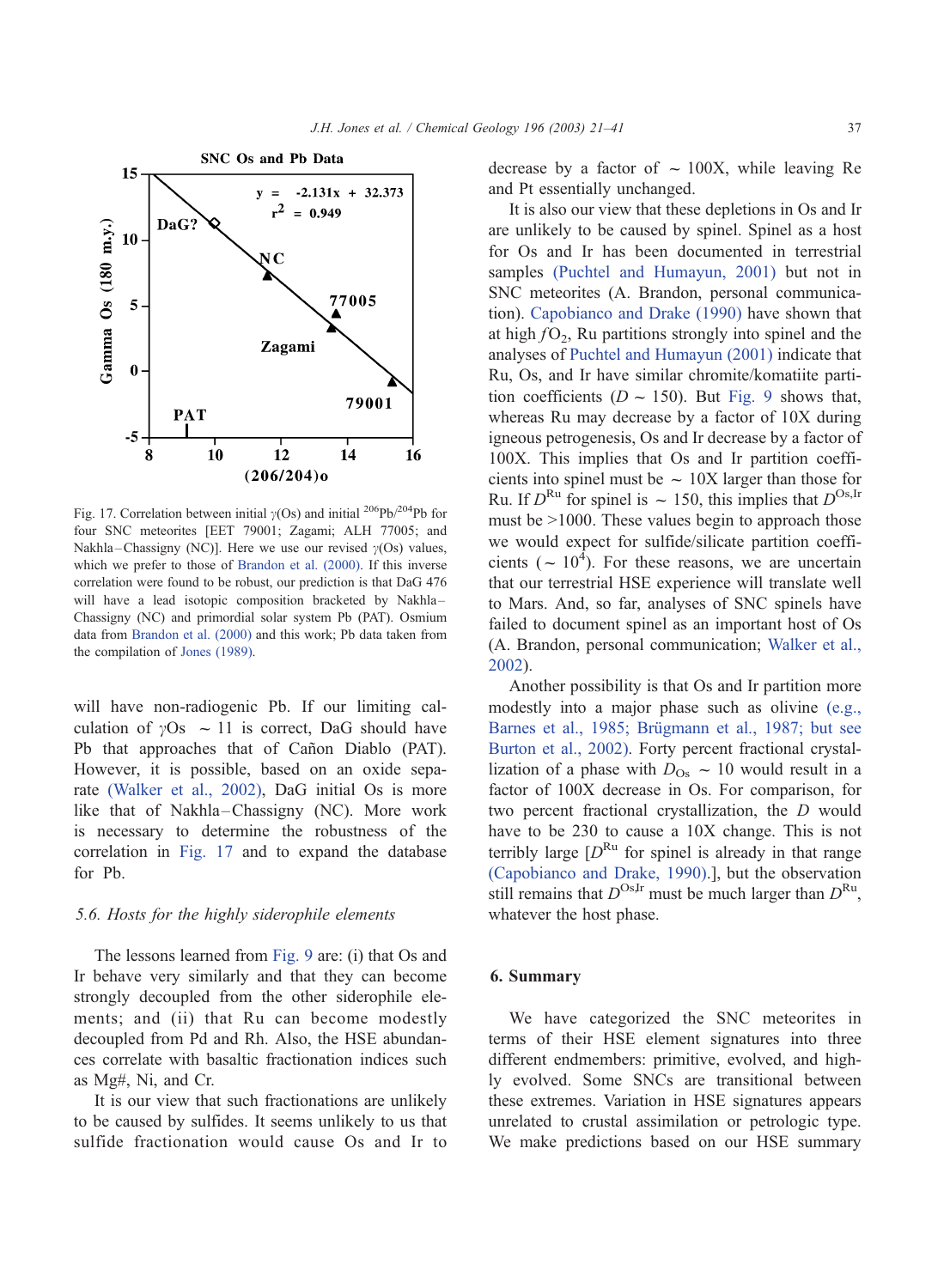that some SNC finds have been contaminated with terrestrial Re. And we use correlations between HSE and minor elements such as Ni and Cr to evaluate difference in HSE analyses between different laboratories. We agree with others that the HSE signature of the martian mantle is close to chondritic, but we see no evidence that the siderophile signature of the martian mantle has evolved over time.

# Acknowledgements

# [RR]

# Appendix A

Table A1 Analysis summary of highly siderophile elements in martian meteorites

|                       | <b>Os</b>       | Ir      | Ru   | Rh   | $\operatorname{Pd}$ | Re            | $\rm Pt$       | Au           |
|-----------------------|-----------------|---------|------|------|---------------------|---------------|----------------|--------------|
| Chassigny             |                 |         |      |      |                     |               |                |              |
| Notre Dame            |                 | 1.42    | 16.6 | 6.7  | 25.2                |               | 6.2            |              |
| Chicago <sup>1</sup>  | 1.36            | 1.85    |      |      | < 0.15              | 0.054         |                | 0.56         |
| Paris <sup>2</sup>    | 1.8             |         |      |      |                     | 0.071         |                |              |
| Mainz <sup>3</sup>    |                 | 2.4     |      |      |                     |               |                | $\mathbf{1}$ |
| Maryland <sup>5</sup> | $0.70 - 1.54$   |         |      |      |                     | $0.13 - 0.46$ |                |              |
| Dhofar 019            |                 |         |      |      |                     |               |                |              |
| Notre Dame            |                 | 0.13    | 0.35 | 0.3  | 1.7                 |               | $\overline{4}$ |              |
| Maryland <sup>6</sup> | 0.031           |         |      |      |                     | $0.37^{a}$    |                |              |
| Dar al Gani 476       |                 |         |      |      |                     |               |                |              |
| Notre Dame            |                 | 1.6     | 5    | 3.9  | 15.2                |               | 8.2            |              |
| Maryland <sup>5</sup> | $1.5 - 2.0$     |         |      |      |                     | $0.50 - 0.63$ |                |              |
| $Mainz^7$             |                 | < 2.5   |      |      |                     |               |                | 2.1          |
| Nakhla                |                 |         |      |      |                     |               |                |              |
| Notre Dame            |                 | 0.055   | 0.35 | 0.54 | 2.3                 |               | 4.4            |              |
| Chicago <sup>1</sup>  | 0.2             | 0.15    |      |      | 42                  | 0.041         |                | 0.9          |
| Paris <sup>2</sup>    | $0.004 - 0.010$ |         |      |      |                     |               |                |              |
| Tokyo <sup>8</sup>    | 0.38            | 4.4     |      |      |                     |               | 17.2           | $\mathbf{1}$ |
| Maryland <sup>5</sup> | 0.014           |         |      |      |                     | 0.052         |                |              |
|                       |                 |         |      |      |                     |               |                |              |
| Sayh al Uhaymir 005   |                 |         |      |      |                     |               |                |              |
| Maryland <sup>6</sup> | 0.624           |         |      |      |                     | 0.21          |                |              |
| Shergotty             |                 |         |      |      |                     |               |                |              |
| Notre Dame            |                 | 0.23    | 1.77 | 1.16 | 16.3                |               | $12\,$         |              |
| Chicago <sup>1</sup>  | < 0.0023        | 0.028   |      |      | 1.7                 | 0.044         |                | $\sqrt{5}$   |
| Mainz <sup>4</sup>    |                 | 0.4     |      |      |                     |               |                | $0.9 - 6$    |
| Purdue <sup>4</sup>   |                 |         |      |      |                     |               |                | $0.8 - 5.4$  |
| Zagami                |                 |         |      |      |                     |               |                |              |
| Notre Dame            |                 | 0.15    | 0.41 | 0.43 | 3.1                 |               | 5              |              |
| Chicago <sup>1</sup>  | 0.12            | 0.033   |      |      | 1.8                 | 0.035         |                | 1.8          |
| Mainz <sup>3</sup>    |                 |         |      |      |                     |               |                |              |
| Purdue <sup>3</sup>   |                 |         |      |      |                     |               |                | 2.1          |
| Maryland <sup>5</sup> | 0.0091          |         |      |      |                     | 0.076         |                |              |
| Tokyo <sup>8</sup>    | 0.51            | $1.2\,$ |      |      |                     |               | 4.6            | 1.4          |

<span id="page-17-0"></span>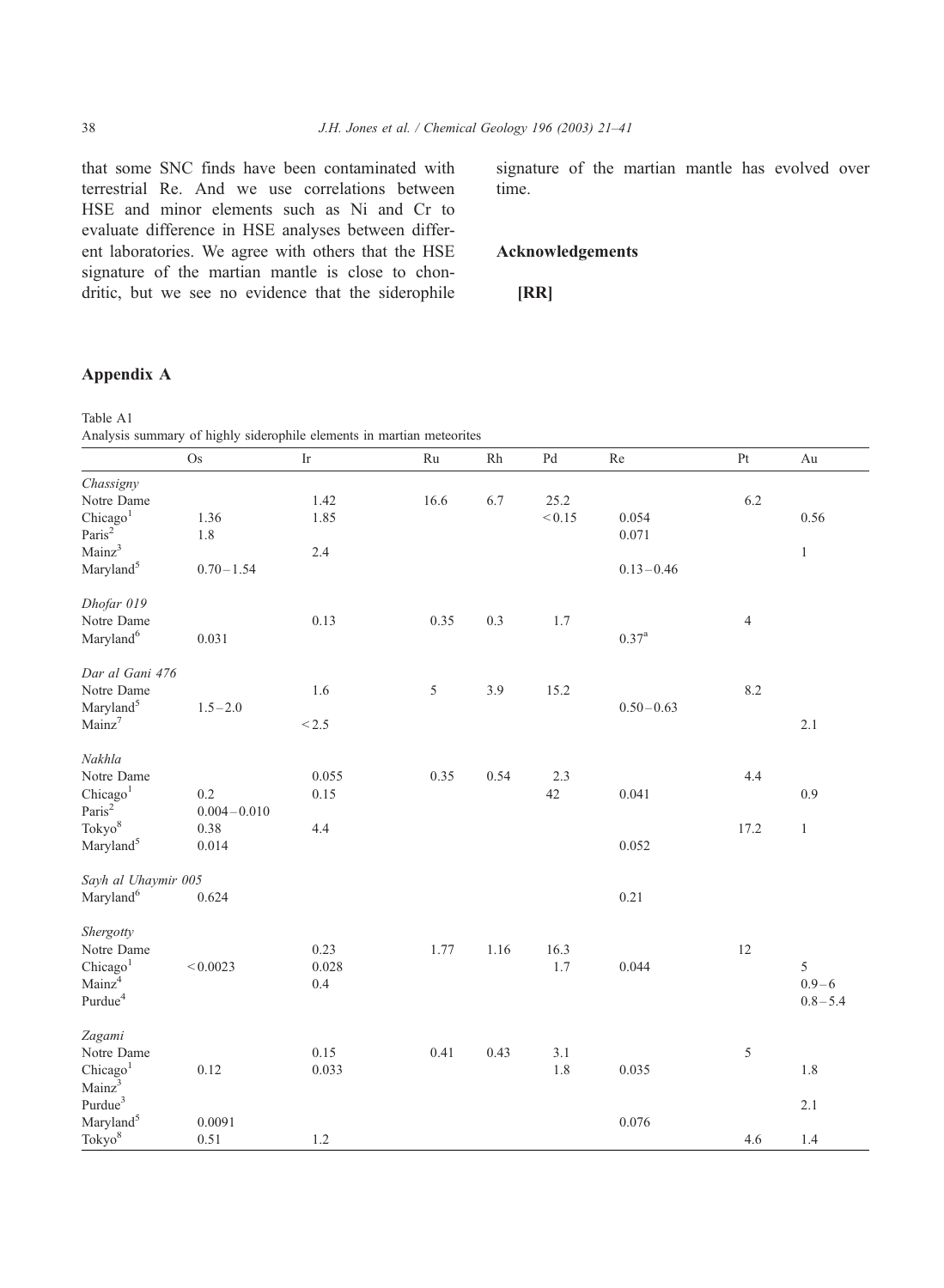Table A1 (continued)

|                                          | Os              | Ir               | Ru   | Rh   | Pd  | Re                | Pt   | Au            |
|------------------------------------------|-----------------|------------------|------|------|-----|-------------------|------|---------------|
| ALH77005                                 |                 |                  |      |      |     |                   |      |               |
| Notre Dame                               |                 | 3.6              | 4.4  | 1.3  | 4.7 |                   | 5.4  |               |
| Mainz <sup>3</sup>                       |                 | 3.5              |      |      |     |                   |      | 0.3           |
| Maryland <sup>5</sup>                    | 3.4             |                  |      |      |     | 0.256             |      |               |
| Tokyo <sup>8</sup>                       | 9               | 9.11             | 3.6  |      |     |                   | 3.8  | 0.34          |
| UCLA <sup>9</sup>                        | 4.4             | 4.3              |      |      |     | 0.102             |      | 0.26          |
| ALH84001                                 |                 |                  |      |      |     |                   |      |               |
| Notre Dame                               |                 | 0.19             | 0.26 | 0.16 | 1.1 |                   | 0.96 |               |
| Tokyo <sup>8</sup>                       | 0.16            | 0.0061           |      |      |     |                   | 2.3  | 0.07          |
| $UCLA^{10}$                              | $0.01 - 0.012$  | $0.08 - 0.11$    |      |      |     | $0.0013 - 0.0017$ |      | 0.009         |
| Maryland <sup>6</sup>                    | 0.0023          |                  |      |      |     | < 0.001           |      |               |
| EET79001A                                |                 |                  |      |      |     |                   |      |               |
| Notre Dame                               |                 | 0.59             | 1.6  | 0.88 | 6   |                   | 8.6  |               |
| Mainz <sup>3</sup>                       |                 | $<$ 2            |      |      |     |                   |      | 2.8           |
| Maryland <sup>5</sup>                    | 0.48            |                  |      |      |     | 0.099             |      |               |
| Tokyo <sup>8</sup>                       | 1.5             | 1.64             | 2.2  |      |     |                   | 6.4  | 0.8           |
| $\ensuremath{\mathsf{UCLA}}\xspace^9$    | $1.6 - 2.3$     | $1.4 - 2.0$      |      |      |     | $0.085 - 0.23$    |      | $0.8 - 0.92$  |
| EET79001B                                |                 |                  |      |      |     |                   |      |               |
| Notre Dame <sup>b</sup>                  |                 | 0.36             | 0.74 | 1    | 4.5 |                   | 9.3  |               |
| $Mainz^7$                                |                 | $<$ 3            |      |      |     |                   |      | $<$ 2         |
| Maryland <sup>5b</sup>                   | 0.16            |                  |      |      |     | 0.066             |      |               |
| Maryland <sup>6</sup>                    | < 0.01          |                  |      |      |     | 0.19              |      |               |
| UCLA <sup>9</sup>                        | $0.003 - 0.006$ | $0.0006 - 0.002$ |      |      |     | $0.011 - 0.017$   |      | $0.25 - 0.80$ |
| LEW88516                                 |                 |                  |      |      |     |                   |      |               |
| Maryland <sup>5</sup>                    | 0.9             |                  |      |      |     | 0.022             |      |               |
| $\ensuremath{\mathsf{UCLA}}\xspace^{9c}$ | $1.8 - 3.3$     | $1.6 - 3.1$      |      |      |     | $0.071 - 0.090$   |      | $0.21 - 0.39$ |
| QUE94201                                 |                 |                  |      |      |     |                   |      |               |
| $\mathrm{Mainz}^7$                       |                 | $<$ 3            |      |      |     |                   |      | < 1.5         |
| $\ensuremath{\mathsf{UCLA}}\xspace^9$    | 0.005           | 0.012            |      |      |     | 0.003             |      | 0.041         |
| Y793605                                  |                 |                  |      |      |     |                   |      |               |
| Tokyo <sup>8</sup>                       | 3.1             | 3.1              | 3    |      |     |                   | 2.8  | 0.18          |
| $\dot{\text{UCLA}}^9$                    | 2.7             | 2.2              |      |      |     | 0.084             |      | 0.22          |
| Maryland <sup>5</sup>                    | 1.02            |                  |      |      |     | 0.28              |      |               |

<sup>1</sup>Treiman et al. (1986)—RNAA; <sup>2</sup>Birck and Allègre (1994)—ID; <sup>3</sup>Burghele et al. (1983)—INAA; <sup>4</sup>Laul et al. (1986)—INAA; <sup>5</sup>Brandon et al.<br>(2000)—ID; <sup>6</sup>Walker et al. (2002)—ID; <sup>7</sup>Dreibus et al. (1996)—INAA; <sup>8</sup>Kong et and Kallemeyn (1996)—RNAA.<br><sup>a</sup> Likely contains terrestrial Re contamination.

b Probably a mixture of Lithologies A and B.

<sup>c</sup> One nonrepresentative analysis omitted.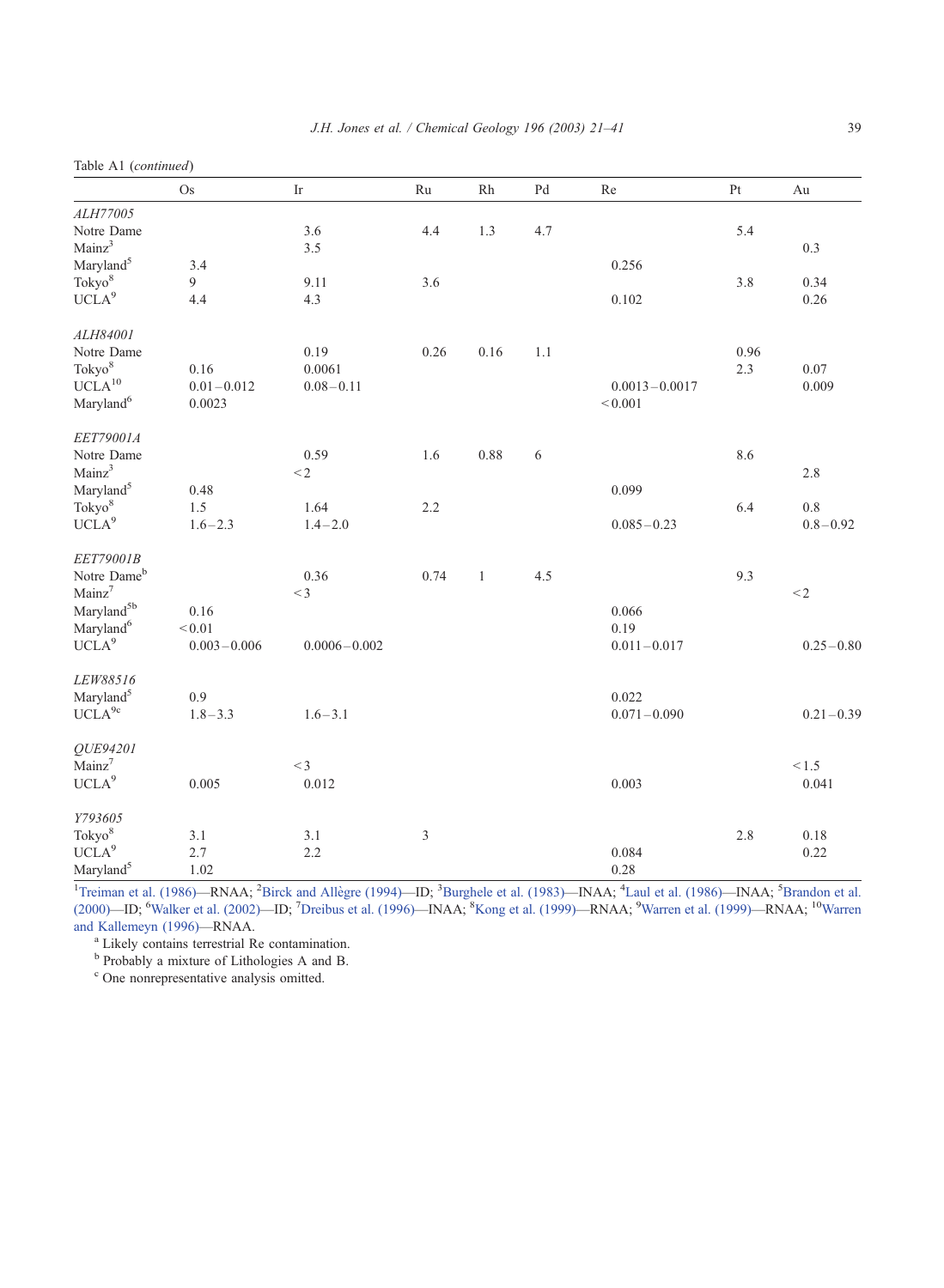<span id="page-19-0"></span>Table A2 Analyses of PGE standard rock WITS-1

| Element | Notre Dame analysis <sup>a</sup> |                      | Recommended values |                      |  |
|---------|----------------------------------|----------------------|--------------------|----------------------|--|
|         | Abundance<br>(ppb)               | Error<br>$(2\sigma)$ | Abundance<br>(ppb) | Error<br>$(2\sigma)$ |  |
| Ru      | 5.51                             | 0.92                 | 5.1                | 1.2                  |  |
| Rh      | 1.11                             | 0.21                 | 1.3                | 0.2                  |  |
| Pd      | 8.24                             | 4.37                 | 7.9                | 0.9                  |  |
| Ir      | 1.69                             | 0.22                 | 1.6                | 0.2                  |  |
| Pt      | 9.59                             | 1.99                 | 11                 | $\mathfrak{D}$       |  |

<sup>a</sup> Average of six replicates.

#### References

- Agiorgitis, G., Wolf, R., 1984. Variations of the Os/Ir ratio in terrestrial rocks and minerals. Chem. Geol. 42, 277 – 286.
- Barnes, S.J., Naldrett, A.J., Gorton, M.P., 1985. The origin of the fractionation of platinum group elements in terrestrial magmas. Chem. Geol. 53, 303 – 323.
- Basaltic Volcanism Study Project, 1981. Basaltic Volcanism on the Terrestrial Planets. Pergamon, New York, pp. 282 – 310.
- Beard, B.L., Taylor, L.A., Scherer, E.E., Johnson, C.M., Snyder, G.A., 1998. The source region and melting mineralogy of high-titanium and low-titanium lunar basalts deduced from Lu – Hf isotope data. Geochim. Cosmochim. Acta 62,  $525 - 544.$
- Birck, J.L., Allègre, C.L., 1994. Contrasting Re/Os magmatic fractionation in planetary basalts. Earth Planet. Sci. Lett. 124,  $139 - 148$
- Borg, L.E., Nyquist, L.E., Taylor, L.A., Shih, C.-Y., 1997. Constraints on Martian differentiation processes from Rb – Sr and Sm –Nd isotopic analyses of the basaltic shergottite QUE94201. Geochim. Cosmochim. Acta 61, 4915 – 4931.
- Borg, L.E., Nyquist, L.E., Wiesmann, H., Reese, Y., Papike, J.J., 2000. Sr-Nd isotopic systematics of martian meteorite DaG 476 (Abstract). Lunar Planet. Sci., vol. XXXI. Lunar and Planetary Institute, Houston, p. 1036. CD-ROM.
- Borg, L.E., Nyquist, L.E., Reese, Y., Wiesmann, H., Shih, C.-Y., Taylor, L.A., Ivanova, M., 2001. The age of Dhofar 019 and its relationship to the other martian meteorites (Abstract). Lunar Planet. Sci., vol. XXXII. Lunar and Planetary Institute, Houston, p. 1144. CD-ROM.
- Borg, L.E., Nyquist, L.E., Wiesmann, H., Reese, Y., 2002. Constraints on the petrogenesis of Martian meteorites from the Rb – Sr and Sm-Nd isotopic systematics of the lherzolitic shergottites ALH77005 and LEW88526. Geochim. Cosmochim. Acta 66, 2037 – 2053.
- Brandon, A.D., Walker, R.J., Morgan, J.W., Goles, G.G., 2000. Re – Os isotopic evidence for early differentiation of the martian mantle. Geochim. Cosmochim. Acta 64, 4083 – 4095.
- Brügmann, G.E., Arndt, N.T., Hofmann, A.W., Tobschall, H.J., 1987. Noble metal abundances in komatiite suites from

Alexo, Ontario and Gorgona Island, Columbia. Geochim. Cosmochim. Acta 51, 2159 – 2169.

- Burghele, A., Dreibus, G., Palme, H., Rammensee, W., Spettel, B., Weckwerth, G., Wänke, H., 1983. Chemistry of shergottites and the shergottite parent body (SPB): further evidence for the two component model for planet formation (Abstract). Lunar Planet. Sci., vol. XIV. Lunar and Planetary Institute, Houston, pp.  $80 - 81$ .
- Burton, K.W., Schiano, P., Birck, J.-L., Allègre, C.J., Rehkämper, M., Halliday, A.N., Dawson, J.B., 2002. The distribution and behaviour of rhenium and osmium amongst mantle minerals and the age of the lithospheric mantle beneath Tanzania. Earth Planet. Sci. Lett. 183, 93 – 106.
- Capobianco, C.J., Drake, M.J., 1990. Partitioning of ruthenium, rhodium, and palladium between spinel and silicate melt and implications for platinum group element fractionation trends. Geochim. Cosmochim. Acta 54, 869 – 874.
- Capobianco, C.J., Drake, M.J., 1994. Partitioning and solubility of PGEs in oxides and silicates (abstract). Goldschmidt Conf., 144 – 145 (Edinburgh).
- Chou, C.-L., Shaw, D.M., Crocket, J.H., 1983. Siderophile trace elements in the Earth's oceanic crust and upper mantle. Proc. Lunar Planet. Sci. Conf. 13th. J. Geophys. Res. 88, A507 – A518 (Supplement).
- Dreibus, G., Spettel, B., Wlotzka, F., Schultz, L., Weber, H.W., Jochum, K.P., Wänke, H., 1996. QUE94201: an unusual martian basalt (Abstract). Meteorit. Planet. Sci. 31, A39 – A40.
- Ely, J.C., Neal, C.R., 2002. Method of data reduction and uncertainty estimation for platinum-group element data using inductively coupled plasma-mass spectrometry. Geostand. Newsl. 26,  $31 - 39$
- Ely, J.C., Neal, C.R., 2003. Platinum-group elements in SNC meteorites: a coherent synthesis. Geochim. Cosmochim. Acta, to be submitted.
- Ely, J.C., Neal, C.R., O'Neill Jr., J.A., Jain, J.C., 1999. Quantifying the platinum group elements (PGEs) and gold in geological samples using cation exchange pretreatment and ultrasonic nebulization inductively coupled plasma-mass spectrometry (USN-ICP-MS). Chem. Geol. 157, 219 – 234.
- Harper, C.L., Nyquist, L.E., Bansal, B., Wiesmann, H., Shih, C.-Y., 1995. Rapid accretion and early differentiation of Mars indicated by <sup>142</sup>Nd/<sup>144</sup>Nd in SNC meteorites. Science 267,  $213 - 217$ .
- Irving, A.J., 1978. A review of experimental studies of experimental crystal/liquid trace element partitioning. Geochim. Cosmochim. Acta 42, 743 – 770.
- Jagoutz, E., 1996. Nd isotopic systematics of Chassigny (Abstract). Lunar Planet. Sci., vol. XXVII. Lunar and Planetary Institute, Houston, pp. 450-451.
- Jakosky, B.M., Jones, J.H., 1997. The history of martian volatiles. Rev. Geophys.  $35, 1-16$ .
- Jones, J.H., 1986. A discussion of isotopic systematics and mineral zoning in the shergottites: evidence for a 180 m.y. igneous crystallization age. Geochim. Cosmochim. Acta 50, 969 – 977.
- Jones, J.H., 1989. Isotopic relationships among the shergottites, the nakhlites and Chassigny. Proc. Lunar Planet. Sci. Conf. 19th. Lunar and Planetary Institute, Houston, pp. 465 – 474.